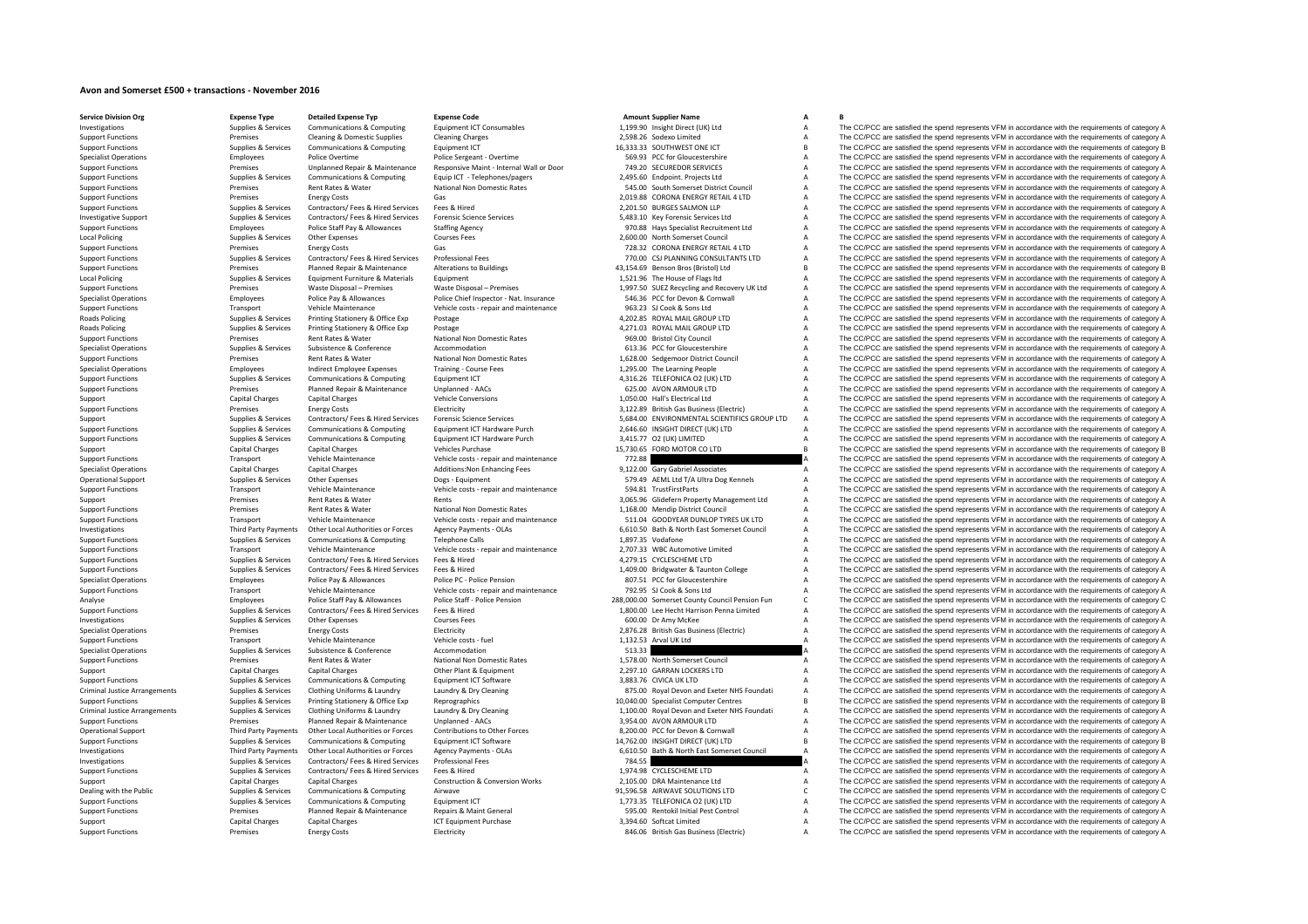Criminal JusticeLocal Policing Roads Policing

Investigative Support Support Support Support Support Support Support Support Support Support Support Support Support Support Support Support Support Support Support Support Capital Charges Capital Charges Capital Charges Support Capital Charges Capital Charges Vehicles Purchase Vehicles Purchase 9,410.77 GENERAL MOTORS UK SPECIAL VEHICLES A The CC/PCC are satisfied the spend represents VFM in accordance with the requirements of category A Supplies & Services Equipment Furniture & Materials Equipment Repairs & Maintenance 927.50 DRUGLOO (UK) LTD A The CC/PCC are satisfied the spend represents VFM in accordance with the requirements of category A Third Party Payments Other Local Authorities or Forces Contributions to Other Forces and the Support ACC/PCC are satisfied the spend represents VFM in accordance with the requirements of category A<br>
Support Functions The C Energy Costs Gas Gas Gas Content Costs Gas The CC/PCC are satisfied the spend represents VFM in accordance with the requirements of category A<br>Supplies & Services Subsistence Substements of category A Commodation and A COL Operational Support Supplies & Services Subsistence Supported Accommodation Accommodation 609.08 Click Travel Ltd A The CC/PCC are satisfied the spend represents VFM in accordance with the requirements of category A Support Tunctions Transport Vehicle Maintenance Vehicle Costs repair and maintenance of SLSX HOWARDS NISSAN A The CC/PCC are satisfied the spend represents VFM in accordance with the requirements of category A The CC/PCC a Police Pay & Allowances Police Chief Inspector - Police Pension 1,31153 PCC for Gloucestershire A The CC/PCC are satisfied the spend represents VFM in accordance with the requirements of category A<br>Followant Furniture & Ma Support Functions Supplies & Services Equipment Furniture & Materials Equipment - Consumables 630.00 SBI Tac Pro Ltd A The CC/PCC are satisfied the spend represents VFM in accordance with the requirements of category A Veh Support Functions Transport Vehicle Maintenance Vehicle costs – commissioning 6,426.00 Vehicle Livery Solutions Ltd A The CC/PCC are satisfied the spend represents VFM in accordance with the requirements of category A The Investigations Computer Contract Contract Contract Contract Contract Contract Contract Contract Contract Contract Contract Contract Contract Contract Contract Contract Contract Contract Contract Contract Contract Contract Specialist Operations The Complete the Complete Employees Police Pay & Allowances Police Chief Inspector - Basic Pay<br>Support Functions Support Functions Support Support Support Category A Support Functions (Support Functio Supplies & Supplies & Services Contractors/ Fees & Hired Services Professional Fees Contractors of the CONTECT CONTECT CONTECT CONTECT CONTECT CONTECT CONTECT CONTECT CONTECT CONTECT CONTECT STATE OF THE CONTECT A THE CONT A The CC/PCC are satisfied the spend represents VFM in accordance with the requirements of category A Support Premises Rent Rates & Water Rents Rents Rents 33,706.75 NATIONAL CAR PARKS LTD B The CC/PCC are satisfied the spend represents VFM in accordance with the requirements of category B Support Presents VFM in accordanc Supplies & Supplies & Supplies & Communications & Computing Equip ICT - Telephones/pagers 718.38 Vodafone Corporate Limited A The CC/PCC are satisfied the spend represents VFM in accordance with the requirements of categor Support Functions Premises Energy Costs Gas Gas Gas 643.15 CORONA ENERGY RETAIL 4 LTD A The CC/PCC are satisfied the spend represents VFM in accordance with the requirements of category A Support Functions Supplies & Services Contractors/ Fees & Hired Services Professional Fees Microsoftes Alison and ACURO Hartnell Taylor Cook LLP A The CC/PCC are satisfied the spend represents VFM in accordance with the re Support Functions Supplies & Services Other Expenses Legal Costs & Services Legal Costs & Services Legal Costs & Services 1,325.00 A The CC/PCC are satisfied the spend represents VFM in accordance with the requirements of Specialist Operations Supplies & Services Communications & Computing Equipment ICT 3,145.01 3,145.01 A The CC/PCC are satisfied the spend represents VFM in accordance with the requirements of category A Services Planned Re Support Functions and the premises and the Planned Repair & Maintenance Planned Maint Internal Decoration 1,695.00 N & S Flooring (Bristol) Ltd The CC/PCC are satisfied the spend represents VFM in accordance with the requi Support Capital Charges Capital Charges Additions:Non Enhanc Cn&Wk B&I 1,050.00 AVON ARMOUR LTD A The CC/PCC are satisfied the spend represents VFM in accordance with the requirements of category A<br>Support Functions Suppli Support Functions Supplies & Services Contractors/ Fees & Hired Services Fees & Hired Mediated Fees & Hired 635.40 Pearson Education Ltd A The CC/PCC are satisfied the spend represents VFM in accordance with the requiremen Transport Vehicle Maintenance Vehicle Costs - repair and maintenance and ass.00 Volkswagen Group UK Ltd Parts A The CC/PCC are satisfied the spend represents VFM in accordance with the requirements of category A Support Fu The CC/PCC are satisfied the spend represents VFM in accordance with the requirements of category A Supplies & Supplies & Subsistence & Conference Accommodation Accommodation Supplies Accommodation Conference Accommodation 637.50 A The CC/PCC are satisfied the spend represents VFM in accordance with the requirements of c Support Functions Premises Rent Rates & Water Landlords Service Charge 2,775.00 North Somerset Council A The CC/PCC are satisfied the spend represents VFM in accordance with the requirements of category A Support Functions Support Functions Support Functions Supplies A Contractors/ Fees Support Functions Contractors/ Fees A Hired Services Attack A The CC/PCC are satisfied the spend represents VFM in accordance with the requirements of catego Investigations Supplies & Services Contractors/ Fees & Hired Services Fees & Hired 2,054.85 Securitas Security Services (UK) Lt <sup>A</sup> The CC/PCC are satisfied the spend represents VFM in accordance with the requirements of category A Support Functions Supplies & Services Equipment Furniture & Materials Publications including books 4,600.00 AJS Group Ltd A The CC/PCC are satisfied the spend represents VFM in accordance with the requirements of category Payments to Clients Crants - Voluntary Orgs Crants Crants Crants Crants Crants Crants Crants Crants Crants Cran<br>4,529.75 BATH & NORTH EAST SOMERSET LTD A The CC/PCC are satisfied the spend represents VFM in accordance with Policing Supplies & Services Printing Stationery & Office Exp Stationery 670.80 PCF PRINT MANAGEMENT LTD A The CC/PCC are satisfied the spend represents VFM in accordance with the requirements of category A Support Functions Premises Rent Rates & Water Mandlords Service Charge 2,000.00 North Somerset Council A The CC/PCC are satisfied the spend represents VFM in accordance with the requirements of category A Support Functions Transport Vehicle Maintenance Vehicle costs - repair and maintenance 567.82 GOODYEAR DUNLOP TYRES UK LTD A The CC/PCC are satisfied the spend represents VFM in accordance with the requirements of category A Investigative Support Supplies & Services Contractors/ Fees & Hired Services Forensic Science Services 9,756.40 Key Forensic Services Ltd <sup>A</sup> The CC/PCC are satisfied the spend represents VFM in accordance with the requirements of category A Supplies Supplies & Services Contractors/ Fees & Hired Services Forensic Science Services Contractors of Contractors Contractors/ Fees & Hired Services Forensic Science Services 780.00 Alere Toxicology PLC A The CC/PCC are Support Functions Supplies & Services Communications & Computing Equipment ICT Software Support Equipment COMPUT Equipment ICT Software and a state of the Support Europe Computing Support Functions Support Functions Suppor Support Functions Supplies & Supplies & Services Communications & Computing Equipment ICT Software 100 a 4,061.00 UNISYS LTD A The CC/PCC are satisfied the spend represents VFM in accordance with the requirements of catego Support Functions Premises Rent Rates & Water National Non Domestic Rates 1,367.00 South Gloucestershire A The CC/PCC are satisfied the spend represents VFM in accordance with the requirements of category A Support Functio Support Functions Premises Rent Rates & Water National Non Domestic Rates 1,292.00 North Somerset Council A The CC/PCC are satisfied the spend represents VFM in accordance with the requirements of category A Support Functi Support Functions Premises Planned Repair & Maintenance Planned Maint ‐ External works 9,855.00 NAILSEA CONSTRUCTION LTD A The CC/PCC are satisfied the spend represents VFM in accordance with the requirements of category A The CC/PCC are satisfied the spend represents VFM in accordance with the requirements of category A Support Capital Charges Capital Charges Construction & Conversion Works 246,995.57 MIDAS CONSTRUCTION LTD C The CC/PCC are satisfied the spend represents VFM in accordance with the requirements of category C Investigations Supplies & Services Contractors/ Fees & Hired Services Fees & Hired 1,500.00 Coller IP Management Ltd A The CC/PCC are satisfied the spend represents VFM in accordance with the requirements of category A Sup Support Support Support Turniture Express A Materials Express to Materials Express to Materials Equipment 1,999.20 Warehouse Express t/a Wex Photograp A The CC/PCC are satisfied the spend represents VFM in accordance with Support Capital Charges Capital Charges Other Plant & Equipment 12,500.00 TEMPLESTOCK LIMITED B The CC/PCC are satisfied the spend represents VFM in accordance with the requirements of category B Support Functions Supplies & Services Other Expenses Legal Costs & Services Legal Costs & Services Legal Costs & Services 697.00 A The CC/PCC are satisfied the spend represents VFM in accordance with the requirements of ca Investigative Sumport Sumphies & Services Contractors/ Fees & Hired Services Forensic Science Services at 876.00 Bandox Testing Services A The CC/PCC are satisfied the spend represents VFM in accordance with the requiremen Support Functions Premises Rent Rates & Water Rents Rents Rents Rents Rents And the Support Premises Rent Rates and The CC/PCC are satisfied the spend represents VFM in accordance with the requirements of category A Suppor Supplies & Services Contractors/ Fees & Hired Services Fees & Hired Fees & Hired Services Fees & Hired Services Fees & Hired Services Fees & Hired 3,429.74 CYCLESCHEME LTD A The CC/PCC are satisfied the spend represents VF Support Capital Charges Capital Charges Construction & Conversion Works 37,830.73 DRA Maintenance Ltd B The CC/PCC are satisfied the spend represents VFM in accordance with the requirements of category B Investigative Support Support Supplies & Services Contractors/ Fees & Hired Services Forensic Science Services contractors Fees & Hired Services Forensic Science Services 10.174.64 Key Forensic Services Ltd B The CC/PCC ar Support Premises Cleaning & Domestic Supplies Cleaning Charges Cleaning Charges 732.46 Sodexo Limited A The CC/PCC are satisfied the spend represents VFM in accordance with the requirements of category A Investigative Support Support Support Support Support Support Support Support Support Support Support Support Support Support Support Support Support Support Support Support Support Support Support Support Permises Rent Ra Support Functions Premises Rent Rates & Water Rents Rents Rents Rents Rents Rents Rents 19,031.25 PCC for Gloucestershire B The CC/PCC are satisfied the spend represents VFM in accordance with the requirements of category Specialist Operations Supplies & Services Other Expenses Legal Costs & Services Legal Costs & Services 1,010.00 A The CC/PCC are satisfied the spend represents VFM in accordance with the requirements of category A Support Functions Employees Police Staff Pay & Allowances Staffing Agency Staffing Agency 1,125.00 Key People Ltd A The CC/PCC are satisfied the spend represents VFM in accordance with the requirements of category A Invest Investigations Supplies & Services Other Expenses Courses Courses Courses Courses Courses Courses Courses Courses Courses Courses Courses Courses Courses Courses Courses Courses Courses Courses 600.00 Dr Amy McKee A The CC A The CC/PCC are satisfied the spend represents VFM in accordance with the requirements of category A Investigations Supplies & Services Communications & Computing Fouldment ICT 1,238.80 Softcat Limited A The CC/PCC are satisfied the spend represents VFM in accordance with the requirements of category A Support Functions Capital Charges Capital Charges Construction & Conversion Works 6,500.00 Romac Building Contractors Ltd A The CC/PCC are satisfied the spend represents VFM in accordance with the requirements of category Support Functions Transport Transport Transport Transport Transport Constant Vehicle Spend represents VFM in accordance with the requirements of category A The CC/PCC are satisfied the spend represents VFM in accordance wi Support Capital Charges Capital Charges Vehicles Purchase Vehicles Purchase 15,730.65 FORD MOTOR CO LTD Support The CC/PCC are satisfied the spend represents VFM in accordance with the requirements of category B Support Fu Support Functions Premises Cleaning & Domestic Supplies Cleaning Charges Cleaning Charges Cleaning Charges 1,276.00 Sodexo Limited A The CC/PCC are satisfied the spend represents VFM in accordance with the requirements of Specialist Operations Supplies & Services Other Expenses Legal Fees 3rd Party 500.00 Central Control and The CC/PCC are satisfied the spend represents VFM in accordance with the requirements of category A Supplies & Servic Supplies & Subsistence & Conference Accommodation Accommodation 764.58 Click Travel Ltd A The CC/PCC are satisfied the spend represents VFM in accordance with the requirements of category A Support Functions Premises Rent Rates & Water Rents Rents Rents Rents Rents Rents Rents Rents 1,000.00 MENDIP DISTRICT COUNCIL A The CC/PCC are satisfied the spend represents VFM in accordance with the requirements of cate Supplies & Services Other Expenses Legal Costs & Services 2007 A The CC/PCC are satisfied the spend represents VFM in accordance with the requirements of category A<br>Supplies & Services Contractors/Fees & Hired Services For Investigative Support Support Support Supporte Supportes Contractors/ Fees & Hired Services Forensic Science Services on 18,189.50 ORCHID CELLMARK LTD B The CC/PCC are satisfied the spend represents VFM in accordance with Support Functions Supplies & Services Other Expenses Legal Fees 3rd Party 600.24 A The CC/PCC are satisfied the spend represents VFM in accordance with the requirements of category A Support Functions & Supplies & Services Support Functions Supplies & Supplies & Services Communications & Computing Equipment ICT 202,000.00 FELEFONICA O2 (UK) LTD C The CC/PCC are satisfied the spend represents VFM in accordance with the requirements of categor Support Functions Supplies & Services Other Expenses Courses Fees 2,450.00 Sancus Solutions Ltd A The CC/PCC are satisfied the spend represents VFM in accordance with the requirements of category A Support Capital Charges Capital Charges ICT Equipment Purchase 655.86 Reveal Media Ltd A The CC/PCC are satisfied the spend represents VFM in accordance with the requirements of category A Support Functions Premises Waste Disposal – Premises Waste Disposal – Premises 1,790.00 SUEZ Recycling and Recovery UK Ltd A The CC/PCC are satisfied the spend represents VFM in accordance with the requirements of category Support Functions Premises Rent Rates & Water National Non Domestic Rates Sational Non Domestic Rates 581.00 North Somerset Council A The CC/PCC are satisfied the spend represents VFM in accordance with the requirements of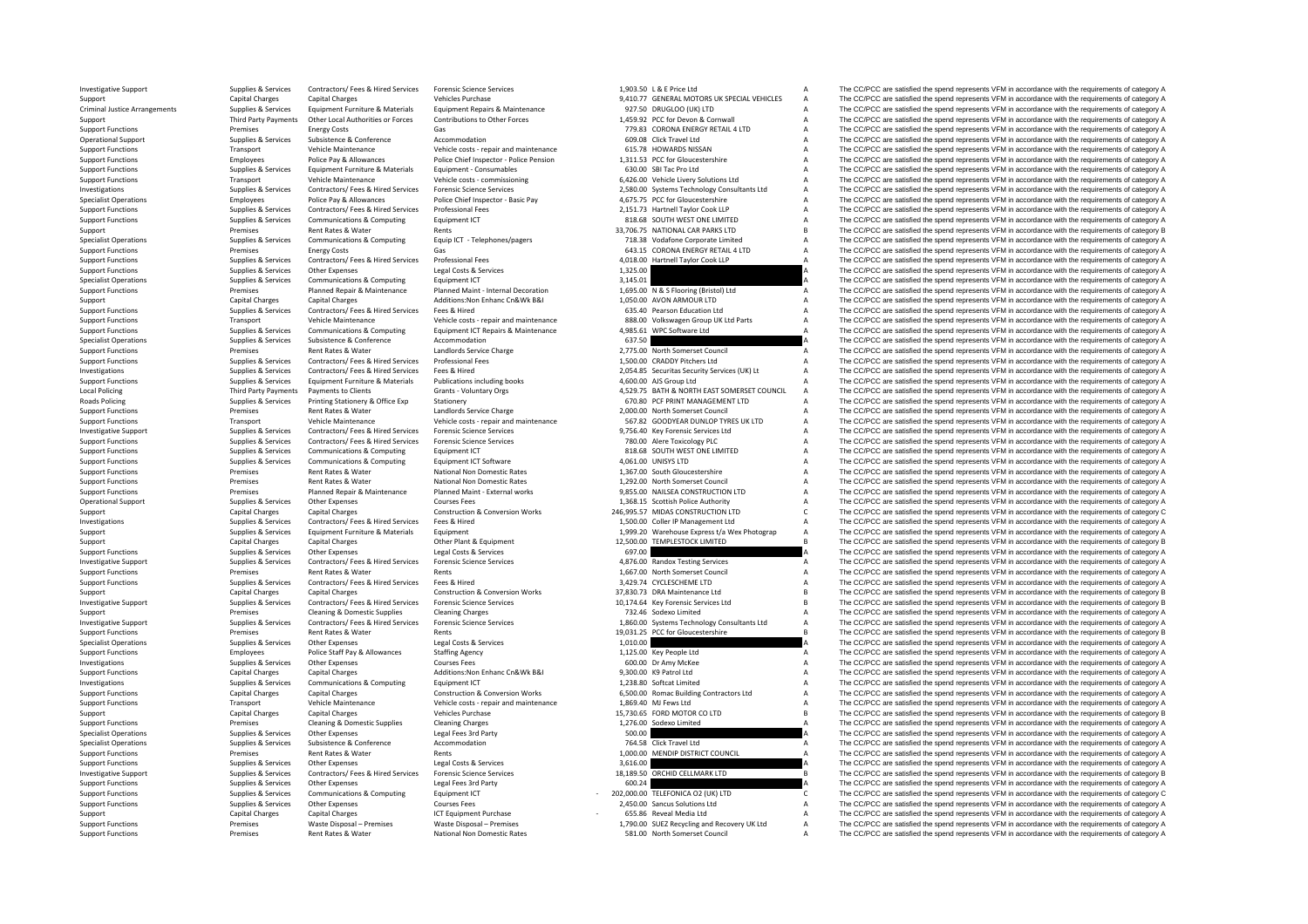Criminal JusticeRoads Policing

Support Functions Premises Rent Rates & Water Rents Rents Rents 1,000.00 MENDIP DISTRICT COUNCIL A The CC/PCC are satisfied the spend represents VFM in accordance with the requirements of category A

Investigative Support Support Support Support Support Support Support Support Support Support Support Support Support Support Support Support Support Support Support Support Support Support Support Support Support Category Support Capital Charges Capital Charges Capital Charges Vehicles Purchase 9,410.77 GENERAL MOTORS UK SPECIAL VEHICLES A The CC/PCC are satisfied the spend represents VFM in accordance with the requirements of category A Th Support Functions Supplies & Services Communications & Computing Equipment ICT 1,413.12 TELEFONICA O2 (IK) LTD A The CC/PCC are satisfied the spend represents VFM in accordance with the requirements of category A Support Functions Supplies & Services Other Expenses Courses Fees Courses Fees 2,666.67 POLICE SERVICE OF NORTHERN IRELAND A The CC/PCC are satisfied the spend represents VFM in accordance with the requirements of category Support Functions Employees Police Staff Pay & Allowances Staffing Agency Staffing Agency 970.88 Hays Specialist Recruitment Ltd A The CC/PCC are satisfied the spend represents VFM in accordance with the requirements of ca Premises Energy Costs Electricity Electricity **Electricity** 768.78 PCC for Gloucestershire A The CC/PCC are satisfied the spend represents VFM in accordance with the requirements of category A Support Capital Charges Capital Charges Capital Charges Construction & Conversion Works 988.00 AVON ARMOUR LTD A The CC/PCC are satisfied the spend represents VFM in accordance with the requirements of category A Charges C 310.14 PCC for South Wales<br>713.00 SCOT GROUP LTD THE COPCC are satisfied the spend represents VFM in accordance with the requirements of category A Support Functions Transport Vehicle Hire Hired Vehicle Costs 713.00 SCOT GROUP LTD A The CC/PCC are satisfied the spend represents VFM in accordance with the requirements of category A Support Functions Canital Charges Can Support Capital Charges Capital Charges Vehicle Conversions 4,581.75 RAMAR A The CC/PCC are satisfied the spend represents VFM in accordance with the requirements of category A The C/PCC are satisfied the spend represents Support Functions Planned Repair & Maintenance Servicing Agreements 900.00 A The CC/PCC are satisfied the spend represents VFM in accordance with the requirements of category A Support Functions Supplies & Supplies & Services Communications & Computing Equipment ICT 1,944.00 Vodafone 1,944.00 Vodafone A The CC/PCC are satisfied the spend represents VFM in accordance with the requirements of categ Premises Planned Repair & Maintenance Estates Costs Premises Consultants Premises Planned Repair & Maintenance Estates Costs 1,500.00 CSJ PLANNING CONSULTANTS LTD A The CC/PCC are satisfied the spend represents VFM in acco Support Capital Charges Capital Charges Capital Charges ICT Equipment Purchase 17,720.00 Specialist Computer Centres B The CC/PCC are satisfied the spend represents VFM in accordance with the requirements of category B Inv Investigations Supplies Agencies Contractors/ Fees & Hired Services Professional Fees Services Professional Fees Supplies Professional Fees Supplies Supplies Supplies Supplies Supplies Supplies Professional Fees Supplies S Support Functions Premises Rent Rates & Water Water Water Charges/Sewerages 598.97 Bristol Wessex Billing Service Ltd A The CC/PCC are satisfied the spend represents VFM in accordance with the requirements of category A Su Premises Planned Repair & Maintenance Planned Maint - External works 5,370.00 NAILSEA CONSTRUCTION LTD A The CC/PCC are satisfied the spend represents VFM in accordance with the requirements of category A Support Functions Premises Cleaning & Domestic Supplies Cleaning Charges Cleaning Charges Cleaning Charges Cleaning Charges Support A The CC/PCC are satisfied the spend represents VFM in accordance with the requirements of Experiences Rent Rates & Water Mational Non Domestic Rates 6,759.00 North Somerset Council A The CC/PCC are satisfied the spend represents VFM in accordance with the requirements of category A Supplies & Services Printing Support Functions Supplies & Services Printing Stationery & Office Exp Reprographics Reprographics 2,188.44 Specialist Computer Centres A The CC/PCC are satisfied the spend represents VFM in accordance with the requirement Support Functions Premises Rent Rates & Water Rents Rents Rents Rents 1,070.00 WINTERBOURNE PARISH COUNCIL A The CC/PCC are satisfied the spend represents VFM in accordance with the requirements of category A Support Functions Premises Planned Repair & Maintenance Security Security 6,500.00 AVON ARMOUR LTD A The CC/PCC are satisfied the spend represents VFM in accordance with the requirements of category A<br>Support Functions Pre Support Functions Premises Rent Rates & Water National Non Domestic Rates Sabes and the Support Punctions Rent Rates Rent Rates Rent Rates National Non Domestic Rates Sabes 2000 South Somerset District Council A The CC/PCC Support Functions Supplies & Services Equipment Furniture & Materials Equipment Equipment Support and the Support DIRECT (UK) LTD A The CC/PCC are satisfied the spend represents VFM in accordance with the requirements of c The CC/PCC are satisfied the spend represents VFM in accordance with the requirements of category A Support Capital Charges Capital Charges Capital Charges ICT Equipment Purchase 1,204.00 Specialist Computer Centres A The CC/PCC are satisfied the spend represents VFM in accordance with the requirements of category B<br>Supp Support Functions Supplies & Services Communications & Computing Equipment ICT Support Equipment ICT 37,048.67 TELEFONICA O2 (UK) LTD B The CC/PCC are satisfied the spend represents VFM in accordance with the requirements S80.90 BMW (UK) Ltd A The CC/PCC are satisfied the spend represents VFM in accordance with the requirements of category A The CC/PCC are satisfied the spend represents VFM in accordance with the requirements of category A Support Functions Supplies & Supplies & Supplies Communications & Computing Telephone Calls Telephone Calls 904.41 TELEFONICA O2 (UK) LTD A The CC/PCC are satisfied the spend represents VFM in accordance with the requireme Support Functions Supplies & Services Communications & Computing Equipment ICT Support Functions 3,306.00 TELEFONICA O2 (UK) LTD A The CC/PCC are satisfied the spend represents VFM in accordance with the requirements of ca Vehicle costs - tyres and tubes 1,579.85 GOODYEAR DUNLOP TYRES UK LTD A The CC/PCC are satisfied the spend represents VFM in accordance with the requirements of category A costs - tyres and tubes 5.610.50 Bath & North East Third Party Payments Other Local Authorities or Forces Agency Payments - OLAs 6,610.50 Bath & North East Somerset Council A The CC/PCC are satisfied the spend represents VFM in accordance with the requirements of category Analyse Employees Police Staff Pay & Allowances Staffing Agency 20,668.62 Matrix SCM Ltd B The CC/PCC are satisfied the spend represents VFM in accordance with the requirements of category B Support Functions Premises Cleaning & Domestic Supplies Cleaning Charges Cleaning Charges 3,506.11 Sodexo Limited A The CC/PCC are satisfied the spend represents VFM in accordance with the requirements of category A Support Functions Premises Planned Repair & Maintenance Alterations - Health & Safety 2,351.47 A The CC/PCC are satisfied the spend represents VFM in accordance with the requirements of category A Does-Purchase Does-Purcha Operational Support Supplies & Services Other Expenses Dogs - Purchase 3,500.00 Blackwardine Trading Ltd A The CC/PCC are satisfied the spend represents VFM in accordance with the requirements of category A Support Functions Premises Rent Rates & Water Water Water Water Charges 1,522.71 Bristol Wessex Billing Service Ltd A The CC/PCC are satisfied the spend represents VFM in accordance with the requirements of category A Support Functions Transport Vehicle Maintenance Vehicle Costs ‐ repair and maintenance Sacks and the UK) Ltd A The CC/PCC are satisfied the spend represents VFM in accordance with the requirements of category A Support Fun Support Functions Transport Vehicle Maintenance Vehicle costs – repair and maintenance 8,223.07 WBC Automotive Limited A The CC/PCC are satisfied the spend represents VFM in accordance with the requirements of category A I Investigative Sunnort Sunnies & Services Contractors/ Fees & Hired Services Forensic Science Services Forensic Science Services 1.540.00 DR DR Sheashy The CC/PCC are satisfied the spend represents VFM in accordance with th Supplies & Services Other Expenses VIPER Managed Services 23,750.00 P & CC for West Yorkshire 23,750.00 P & CC for West Yorkshire B The CC/PCC are satisfied the spend represents VFM in accordance with the requirements of c Supplies & Supplies & Services Contractors/ Fees & Hired Services Professional Fees 1,650.00 4,1650.00 A The CC/PCC are satisfied the spend represents VFM in accordance with the requirements of category A Support Supplies & Services Equipment Furniture & Materials Equipment Support Support 3,402.00 A The CC/PCC are satisfied the spend represents VFM in accordance with the requirements of category A Support Support Cleaning Support Functions Premises Cleaning & Domestic Supplies Cleaning Charges Cleaning Charges 23,466.17 Sodexo Limited B The CC/PCC are satisfied the spend represents VFM in accordance with the requirements of category B Cours A The CC/PCC are satisfied the spend represents VFM in accordance with the requirements of category A Support Functions Supplies & Services Communications & Computing Equipment ICT Hardware Purch 2,086.00 Unify 2,086.00 Unify A The CC/PCC are satisfied the spend represents VFM in accordance with the requirements of categor Support Functions Premises Rent Rates & Water Hire of Accommodation Hire of Accommodation Hire of Accommodation 10,952.92 Hilton Bristol B The CC/PCC are satisfied the spend represents VFM in accordance with the requiremen Support Capital Charges Capital Charges Vehicle Conversions 1,050.00 Hall's Electrical Itd A The CC/PCC are satisfied the spend represents VFM in accordance with the requirements of category A Support Functions Premises Energy Costs Energy Costs Electricity Electricity Electricity Electricity 510.43 British Gas Business (Electricity A The CC/PCC are satisfied the spend represents VFM in accordance with the requi Support Functions Premises Energy Costs Cases Gas Gas 914.25 CORONA ENERGY RETAIL 4 LTD A The CC/PCC are satisfied the spend represents VFM in accordance with the requirements of category A<br>Supplies & Services Other Expens Supplies & Services Other Expenses Legal Fees 3rd Party 524.09 524.09 A The CC/PCC are satisfied the spend represents VFM in accordance with the requirements of category A Support Functions Supplies & Services Communications & Computing Equipment ICT Support A The CC/PCC are satisfied the spend represents VFM in accordance with the requirements of category A Support Englishere Ltd Support Th Support Employees Indirect Employee Expenses Refunds - Contributions 3,231.09 ONE TIME VENDOR A The CC/PCC are satisfied the spend represents VFM in accordance with the requirements of category A Support Capital Charges Capital Charges Capital Charges Construction & Conversion Works 21,700.00 Solar Valley Electrical Limited B The CC/PCC are satisfied the spend represents VFM in accordance with the requirements of c Support Capital Charges Capital Charges Capital Charges ICT Equipment Purchase 2,126.40 Specialist Computer Centres A The CC/PCC are satisfied the spend represents VFM in accordance with the requirements of category A Supp Third Party Payments Other Agencies Contract Payment Contract Payment 1,440,184.96 Southwest One Unitary Charge C The CC/PCC are satisfied the spend represents VFM in accordance with the requirements of category C 1,489.00 Support Functions Premises Premises Unplanned Repair & Maintenance Responsive Maint - Drainage 1,489.00 AWP Services Ltd A The CC/PCC are satisfied the spend represents VFM in accordance with the requirements of category A Support Functions Transport Vehicle Maintenance Vehicle costs – tyres and tubes 2,736.30 GOODYEAR DUNLOP TYRES UK LTD A The CC/PCC are satisfied the spend represents VFM in accordance with the requirements of category A Su Catering Catering Catering Catering Catering Catering Catering Catering Catering Catering Catering Catering Catering Catering Catering Catering Catering Catering Catering Catering Catering 750.00 PEGASUS CATERING LTD A The Support Functions Supplies & Services Communications & Computing Telephone Calls Telephone Calls 737.45 Vodafone Corporate Limited A The CC/PCC are satisfied the spend represents VFM in accordance with the requirements of Support Functions Premises Waste Disposal – Premises Waste Disposal – Premises Waste Disposal – Premises 833.20 DRA Maintenance Ltd A The CC/PCC are satisfied the spend represents VFM in accordance with the requirements of A The CC/PCC are satisfied the spend represents VFM in accordance with the requirements of category A Investigative Support Supplies & Supplies & Services Contractors/ Fees & Hired Services Forensic Science Services Support Services A The CC/PCC are satisfied the spend represents VFM in accordance with the requirements of Specialist Operations Supplies & Subsistence Subsistence Accommodation Accommodation Supplies Accommodation and the COLOGING CONFERENCE ACC/PCC are satisfied the spend represents VFM in accordance with the requirements of 523.94 PCC for South Wales<br>A The CC/PCC are satisfied the spend represents VFM in accordance with the requirements of category A<br>A The CC/PCC are satisfied the spend represents VFM in accordance with the requirements of ca Support Capital Charges Capital Charges ICT Equipment Purchase 827.00 STONE COMPUTERS LTD A The CC/PCC are satisfied the spend represents VFM in accordance with the requirements of category A Supplies & Services Printing Stationery & Office Exp Postage Principles and Supplies 3,978.53 ROYAL MAIL GROUP LTD A The CC/PCC are satisfied the spend represents VFM in accordance with the requirements of category A Support Functions Premises Energy Costs Gas Gas Sections (Sas Section A The CC/PCC are satisfied the spend represents VFM in accordance with the requirements of category A Investigative Support Support Support Supporte Supportes Supporters Contractors/ Fees & Hired Services Forensic Science Services on 2,981.00 ORCHID CELLMARK LTD A The CC/PCC are satisfied the spend represents VFM in accord Support Functions Premises Rent Rates & Water Hire of Accommodation 10,334.61 Hilton Bristol B The CC/PCC are satisfied the spend represents VFM in accordance with the requirements of category B Support Employees Indirect Employee Expenses Training - Course Fees 2,500.00 ROBERTSON COOPER LTD A The CC/PCC are satisfied the spend represents VFM in accordance with the requirements of category A<br>Support Functions Supp Support Functions Supplies & Services Communications & Computing Equipment ICT Repairs & Maintenance 3,000.00 JML Software Solutions Ltd A The CC/PCC are satisfied the spend represents VFM in accordance with the requiremen Support Functions Premises Energy Costs Electricity Electricity Electricity Electricity and the requirements of category A The CC/PCC are satisfied the spend represents VFM in accordance with the requirements of category A Support Functions Transport Vehicle Maintenance Vehicle costs – tyres and tubes 1,948.50 GOODYEAR DUNLOP TYRES UK LTD A The CC/PCC are satisfied the spend represents VFM in accordance with the requirements of category A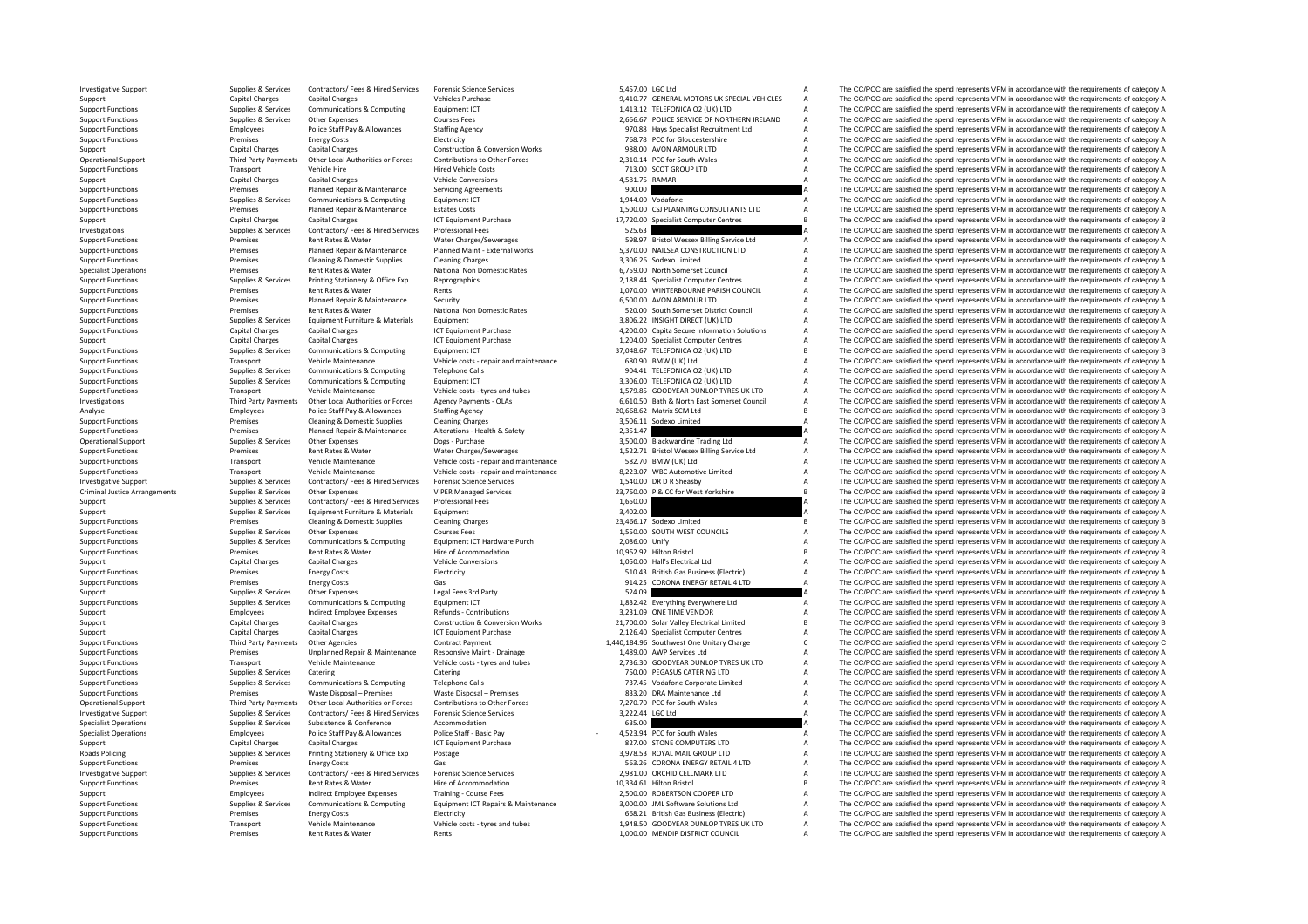Criminal JusticeCriminal JusticeCriminal Justice**Local Policing Local Policing** 

Support Functions Supplies & Services Other Expenses Courses Fees Courses Courses Fees 5,450.50 Firebrand Training Ltd A The CC/PCC are satisfied the spend represents VFM in accordance with the requirements of category A S Support Functions Premises Cleaning & Domestic Supplies Cleaning Charges Cleaning Charges Cleaning Charges 4,637.56 Sodexo Limited A The CC/PCC are satisfied the spend represents VFM in accordance with the requirements of Investigative Support Supplies & Services Contractors/ Fees & Hired Services Forensic Science Services 1,922.50 ‐ ArroGen Forensics Ltd <sup>A</sup> The CC/PCC are satisfied the spend represents VFM in accordance with the requirements of category A Specialist Operations Capital Charges Capital Charges Additions:Non Enhanc Cn&Wk B&I 267,657.07 Benson Bros (Bristol) Ltd C The CC/PCC are satisfied the spend represents VFM in accordance with the requirements of category Support Functions Premises Energy Costs Gas Case Costs Gas Case Costs Gas 1,741.52 CORONA ENERGY RETAIL 4 LTD A The CC/PCC are satisfied the spend represents VFM in accordance with the requirements of category A Specialist Specialist Operations Police Pay 2,976.<br>The CC/PCC are satisfied the spend represents VFM in accordance with the requirements of category A Criminal Justice Arrangements Supplies & Services Grants & Subscriptions Subscriptions Subscriptions Subscriptions and the equirements of the SC/PCC are satisfied the spend represents VFM in accordance with the requirement R The CC/PCC are satisfied the spend represents VFM in accordance with the requirements of category B Arrive Supplies & Services Medical Fees Doctors - call out fees Doctors - call out fees Doctors - call out fees Doctors - call out fees 130,781.73 G4S Forensic & Medical Services Ltd C The CC/PCC are satisfied the spend re Specialist Operations Capital Charges Capital Charges Additions:Non Enhancing Fees 9,400.00 Dickson Powell Partnership A The CC/PCC are satisfied the spend represents VFM in accordance with the requirements of category A T Support Premier Rates Rent Rates Rent Rates Rent Rates Rent Rates and Domestic Rates 811.00 South Gloucestershire A The CC/PCC are satisfied the spend represents VFM in accordance with the requirements of category A Support Functions Capital Charges Capital Charges Capital Charges ICT Equipment Purchase ICT Equipment Purchase 5,365.00 Capita Secure Information Solutions A The CC/PCC are satisfied the spend represents VFM in accordance PCC Supplies & Supplies & Supplies & Subsistence Subsistence Conference Conference & Meeting Expenses 909.00 Bath YMCA Trading Ltd A The CC/PCC are satisfied the spend represents VFM in accordance with the requirements of The CC/PCC are satisfied the spend represents VFM in accordance with the requirements of category A Support Functions Supplies & Services Equipment Furniture & Materials Equipment Operational Equipment Operational 2,750.00 GMK Ltd A The CC/PCC are satisfied the spend represents VFM in accordance with the requirements of Support Functions Premises Energy Costs Gas Gas Gas 943.59 CORONA ENERGY RETAIL 4 LTD A The CC/PCC are satisfied the spend represents VFM in accordance with the requirements of category A Support Functions Premises Energy Costs Gas Gas Based Category A SS.53 CORONA ENERGY RETAIL 4 LTD A The CC/PCC are satisfied the spend represents VFM in accordance with the requirements of category A Support Functions Supplies & Supplies & Supplies Communications & Computing Equipment ICT Software A Support A The CC/PCC are satisfied the spend represents VFM in accordance with the requirements of category A Support Fun Support Functions Capital Charges Capital Charges Construction A The CC/PCC are satisfied the spend represents VFM in accordance with the requirements of category A The CC/PCC are satisfied the spend represents VFM in acco Support Functions Transport Vehicle Maintenance Vehicle costs - fuel 8,897.63 Hall Fuels a trading division of Wa A The CC/PCC are satisfied the spend represents VFM in accordance with the requirements of category A Support Functions Capital Charges Capital Charges Construction & Conversion Works 581.75 Solar Valley Electrical Limited A The CC/PCC are satisfied the spend represents VFM in accordance with the requirements of category A Investigative Support Support Support Supporte Supportes Supporters Contractors/ Fees & Hired Services Forensic Science Services For Music Services Contractors/ Fees & Hired Services Forensic Science Services Support and D Support Capital Charges Capital Charges Vehicles Purchase Vehicles Purchase 31,914.00 RYGOR COMMERCIALS LTD B The CC/PCC are satisfied the spend represents VFM in accordance with the requirements of category B Investigativ The COPPCC are satisfied the spend represents UFM in accordance with the requirements of category A and the COPCC are satisfied the spend represents VFM in accordance with the requirements of category A and the courrent of The CC/PCC are satisfied the spend represents VFM in accordance with the requirements of category B Support Functions Capital Charges Capital Charges Additions:Non Enhancing Fees 965.00 Western Driver Training A The CC/PCC are satisfied the spend represents VFM in accordance with the requirements of category A Support Fu Support Functions Premises Planned Repair & Maintenance Servicing - PAT Testing 2,487.87 Integral UK Ltd A The CC/PCC are satisfied the spend represents VFM in accordance with the requirements of category A Service Present Police Pay & Allowances Police PC - Basic Pay 3,135.50 PCC for Devon & Cornwall A The CC/PCC are satisfied the spend represents VFM in accordance with the requirements of category A Clothes and the category A The CripCC ar Sunnet European Sunning Reservices Clerining Uniforms Relations Clerining Clerining Clerining Clerining Clerining Legislate 1440 of Cris Clementaring A The CCPCC are assisted the parameters (CM) in accordance with the requ Support Functions Transport Vehicle Maintenance Vehicle costs – commissioning 750.00 The CC/PCC are satisfied the spend represents VFM in accordance with the requirements of category A<br>The CC/PCC are satisfied the spend re Support Premises Energy Costs Electricity Electricity Electricity Electricity Electricity 191.48 British Gas Business (Electricity A The CC/PCC are satisfied the spend represents VFM in accordance with the requirements of Premises Planned Repair & Maintenance Servicing - Severage Pumps & Septic 910.30 Domestic Drain Services Ltd A The CC/PCC are satisfied the spend represents VFM in accordance with the requirements of category A Support Supplies & Services Other Expenses Legal Fees 3rd Party 2,410.80 2,410.80 A The CC/PCC are satisfied the spend represents VFM in accordance with the requirements of category A Support Functions & Computing Telephon Communications & Computing Telephone Calls Computing Telephone Calls 1,090.81 TELEFONICA O2 (UK) LTD A The CC/PCC are satisfied the spend represents VFM in accordance with the requirements of category A Support Functions Premises Energy Costs Gas Gas Gas Gas 4,056.71 NPOWER 4,056.71 NPOWER A The CC/PCC are satisfied the spend represents VFM in accordance with the requirements of category A Current Content of the requireme Support Functions a Support Rates Rent Rates Rent Rates Rent Rates Rent Rates Rent Rates and Hire of Accommodation 5,918.11 Hilton Bristol A The CC/PCC are satisfied the spend represents VFM in accordance with the requirem Support Functions Transport Vehicle Hire Hired Vehicle Costs 713.00 SCOT GROUP LTD A The CC/PCC are satisfied the spend represents VFM in accordance with the requirements of category A Support Capital Charges Capital Charges Vehicles Purchase Vehicles Purchase 9,410.77 GENERAL MOTORS UK SPECIAL VEHICLES A The CC/PCC are satisfied the spend represents VFM in accordance with the requirements of category A Support Capital Charges Capital Charges Additions:Non Enhanc Cn&Wk B&I 8,712.00 Services Design Solution Ltd A The CC/PCC are satisfied the spend represents VFM in accordance with the requirements of category A Support Ent Support Functions Supplies & Supplies & Supplies Communications & Computing Telephone Calls 14,218.60 Vodafone 14,218.60 Vodafone B The CC/PCC are satisfied the spend represents VFM in accordance with the requirements of c Support Functions Supplies & Supplies & Support Communications & Computing Telephone Calls Telephone Calls 547.68 Vodafone A The CC/PCC are satisfied the spend represents VFM in accordance with the requirements of category Support Functions Premises Unplanned Repair & Maintenance Responsive Maint - Ext Works 945.27 DRA Maintenance Ltd A The CC/PCC are satisfied the spend represents VFM in accordance with the requirements of category A Suppor Supplies & Services Communications & Computing Equipment ICT 1,830.46 TELEFONICA O2 (UK) LTD A The CC/PCC are satisfied the spend represents VFM in accordance with the requirements of category A Cumplications and the compu Investigations Supplies & Supplies & Services Contractors/ Fees & Hired Services Fees & Hired Services Fees & Hired Services Fees & Hired Services Fees & Hired Services Fees & Hired Services Fees & Hired Services Services PCC Supplies A The CC/PCC are satisfied the spend represents VFM in accordance with the requirements of category A The CC/PCC are satisfied the spend represents VFM in accordance with the requirements of category A The CC/ Support Functions Transport Vehicle Maintenance Vehicle costs ‐ repair and maintenance 611.62 SJ Cook & Sons Ltd A The CC/PCC are satisfied the spend represents VFM in accordance with the requirements of category A Support Support Supplies & Services Other Expenses Legal Fees 3rd Party 1,801.20 A The CC/PCC are satisfied the spend represents VFM in accordance with the requirements of category A Critical Anarchy Contractors Fees & Hired Suppo  $AC$  The CC/PCC are satisfied the spend represents VFM in accordance with the requirements of category C Support Functions Transport Vehicle Maintenance Vehicle Costs - repair and maintenance 669.93 MILL AUTO SUPPLIES A The CC/PCC are satisfied the spend represents VFM in accordance with the requirements of category A Investi Investigative Support Support Support Support Support Support Supplies A The CC/PCC are satisfied the spend represents VFM in accordance with the requirements of category A S.747.00 Taunton Deane Borough Council A The CC/P Support Functions Premises Rent Rates & Water National Non Domestic Rates 8,747.00 Taunton Deane Borough Council A The CC/PCC are satisfied the spend represents VFM in accordance with the requirements of category A Specialist Operations Employees Police Pay & Allowances Police PC · National Insurance 1,643.00 PCC for Gloucestershire A The CC/PCC are satisfied the spend represents VFM in accordance with the requirements of category A Support Functions Premises Rent Rates & Water National Non Domestic Rates 578.00 Mendip District Council A The CC/PCC are satisfied the spend represents VFM in accordance with the requirements of category A Specialist Operations Supplies & Services Other Expenses Legal Fees 3rd Party 2,288.00 A The CC/PCC are satisfied the spend represents VFM in accordance with the requirements of category A Supplies & Services Capital Charg Support Functions Capital Charges Capital Charges Capital Charges Construction & Conversion Works 7,695.00 Romac Building Contractors Ltd A The CC/PCC are satisfied the spend represents VFM in accordance with the requireme Premises Rent Rates & Water National Non Domestic Rates 1,352.00 North Somerset Council A The CC/PCC are satisfied the spend represents VFM in accordance with the requirements of category A Operational Support Transport Vehicle Hire Metal Hired Vehicle Costs Hired Vehicle Costs and the COSts 938.50 SCOT GROUP LTD A The CC/PCC are satisfied the spend represents VFM in accordance with the requirements of catego Support Functions Premises Energy Costs Electricity Electricity Electricity Electricity 513.98 British Gas Business (Electricity A The CC/PCC are satisfied the spend represents VFM in accordance with the requirements of ca Premises Energy Costs Gas Gas Support Concerns Concerns and CORONA ENERGY RETAIL 4 LTD A The CC/PCC are satisfied the spend represents VFM in accordance with the requirements of category A Support Functions Premises Rent Rates & Water National Non Domestic Rates 13,543.00 South Gloucestershire B The CC/PCC are satisfied the spend represents VFM in accordance with the requirements of category B Support Functions Employees Indirect Employee Expenses Reimbursements - Medical 1,800.00 Sarum Occupational Health Ltd A The CC/PCC are satisfied the spend represents VFM in accordance with the requirements of category A S Specialist Operations Employees All The CC/PCC are satisfied the spend represents VFM in accordance with the requirements of category A<br>A The CC/PCC are satisfied the spend represents VFM in accordance with the requirement Support Functions Supplies & Services Communications & Computing Equip ‐ Data Maintenence 624.00 AVON ARMOUR LTD A The CC/PCC are satisfied the spend represents VFM in accordance with the requirements of category A Support Support Capital Charges Capital Charges Capital Charges Additions:Non Enhancing Fees 580.00 Commercial Transfer Limited A The CC/PCC are satisfied the spend represents VFM in accordance with the requirements of category A Operational Support Support Support Support Support Support Support Support Support Support Support Support Support Support Support Support Support Support Support Support Support Support Support Support Support Support Su Popiles & Services Equipment Furniture & Materials Equipment and the Services Equipment and the Services Equipment Shelters Ltd A The CC/PCC are satisfied the spend represents VFM in accordance with the requirements of cat Dealing with the Public Supplies & Subscriptions Subscriptions Subscriptions Subscriptions Subscriptions Subscriptions Subscriptions and the Manual Lacky of The CC/PCC are satisfied the spend represents VFM in accordance w Support Capital Charges Capital Charges Other Plant & Equipment 4,300.00 Senator International Ltd A The CC/PCC are satisfied the spend represents VFM in accordance with the requirements of category A Support Capital Charges Capital Charges Vehicles Purchase Vehicles Purchase 9,410.77 GENERAL MOTORS UK SPECIAL VEHICLES A The CC/PCC are satisfied the spend represents VFM in accordance with the requirements of category A Policing Third Party Payments to Clients Grants - Voluntary Orgs 4529.75 BATH & NORTH FAST SOMERSET COUNCIL A The CC/PCC are satisfied the spend represents VFM in accordance with the requirements of category A Analyse Employees Police Staff Pay & Allowances Staffing Agency Staff Pay and the Stategory A The CC/PCC are satisfied the spend represents VFM in accordance with the requirements of category A<br>Support Supplies & Services Supplies & Services Other Expenses Legal Costs & Services Legal Costs According Support 1,450.00 A The CC/PCC are satisfied the spend represents VFM in accordance with the requirements of category A Support Support Support Support Supplies & Services Communications & Computing Equipment ICT 14,434.47 BRITISH TELECOMMUNICATIONS PLC B The CC/PCC are satisfied the spend represents VFM in accordance with the requirements of category B Support Functions Transport Vehicle Maintenance Vehicle costs - fuel 32,409.17 Arval UK Ltd B The CC/PCC are satisfied the spend represents VFM in accordance with the requirements of category B Support Functions Supplies & Services Communications & Computing Equip ICT - Telephones/pagers 2,465.00 Endpoint. Projects Ltd AThe CC/PCC are satisfied the spend represents VFM in accordance with the requirements of categ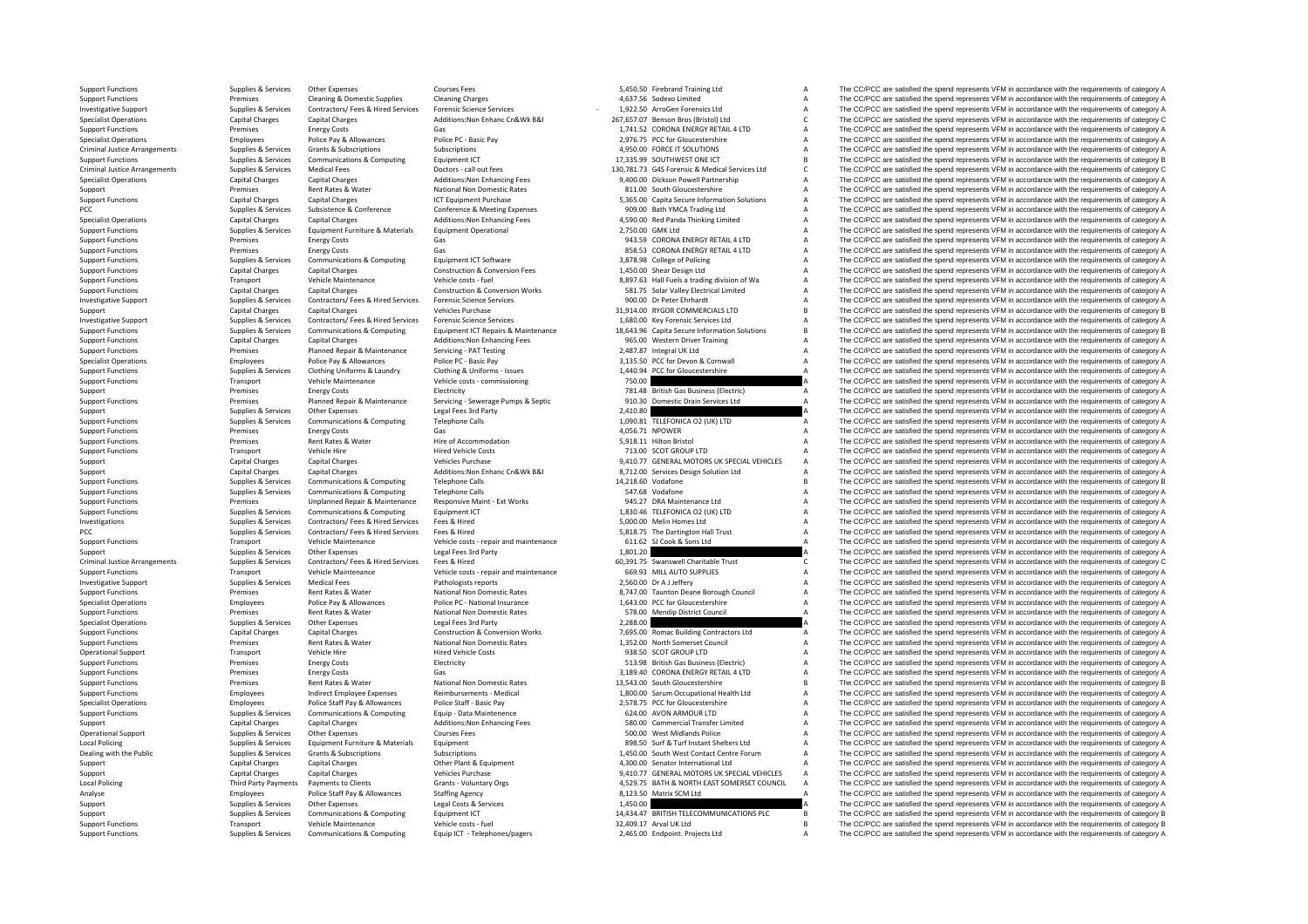Criminal Justice**Local Policing** Criminal JusticeLocal Policing

Third Party Payments

Support Capital Charges Capital Charges Other Plant & Equipment 1,481.22 Senator International Ltd A The CC/PCC are satisfied the spend represents VFM in accordance with the requirements of category A

Support Functions Supplies & Supplies & Supplies & Support Communications & Computing Equipment ICT Equipment ICT 6,819.17 Vodafone A Support Functions A The CC/PCC are satisfied the spend represents VFM in accordance with Support Capital Charges Capital Charges Additions:Non Enhanc Cn&Wk B&I 1,933.33 A The CC/PCC are satisfied the spend represents VFM in accordance with the requirements of category A Support Capital Charges Capital Charges Support Functions **Support Transport Vehicle Maintenance** Vehicle cress and tubes 3,771.00 GOODYEAR DUNLOP TYRES UK TD A The CC/PCC are satisfied the spend represents VFM in accordance with the requirements of category A Support Functions Premises Rent Rates & Water National Non Domestic Rates 32,802.00 Bath & North East Somerset B The CC/PCC are satisfied the spend represents VFM in accordance with the requirements of category B<br>Support F Support Functions:Non Enhanc Charges Capital Charges Capital Charges Capital Charges Capital Charges Capital Charges Capital Charges Capital Charges Capital Charges Additions:Non Enhanc Cn&Wk B&I 9,000.00 K9 Patrol Ltd A T Support Functions Premises Rent Rates & Water National Non Domestic Rates 5,467.00 Bristol City Council A The CC/PCC are satisfied the spend represents VFM in accordance with the requirements of category A Support Functions Functions Premises Energy Costs Gas Gas Gas Gas Casts Gas 635.79 British Gas Business (Electric) A The CC/PCC are satisfied the spend represents VFM in accordance with the requirements of category A<br>PCC A Printing Stationery & Office Exp Reprographics Principles Principles 2014 2014 755.00 Burleigh Portishead Limited A The CC/PCC are satisfied the spend represents VFM in accordance with the requirements of category A The Cr Investigations Third Party Payments Other Local Authorities or Forces Agency Payments ‐ OLAs 6,610.50 Bath & North East Somerset Council A The CC/PCC are satisfied the spend represents VFM in accordance with the requirements of category A Support Functions Premises Rent Rates & Water National Non Domestic Rates 3,057.00 South Gloucestershire A The CC/PCC are satisfied the spend represents VFM in accordance with the requirements of category A Criminal luctio Arrangements Supplies & Services Medical Fees Drugs & Medical Requisites 8,450.00 Alere Toxicology PLC A The CC/PCC are satisfied the spend represents VFM in accordance with the requirements of category A Poplies & Services Other Expenses Maintenance of dogs/cats 775.00 Overhill Kennels & Exports A The CC/PCC are satisfied the spend represents VFM in accordance with the requirements of category A The Criteria and the spend Specialist Operations Premises Rent Rates & Water National Non Domestic Rates 1,702.00 North Somerset Council A The CC/PCC are satisfied the spend represents VFM in accordance with the requirements of category A Support Fu  $\mathcal{L}$  The CC/PCC are satisfied the spend represents VFM in accordance with the requirements of category C Support Functions Supplies & Services Communications & Computing Fouldment ICT 36,609.80 TELEFONICA O2 (UK) LTD B The CC/PCC are satisfied the spend represents VFM in accordance with the requirements of category B Support Capital Charges Capital Charges Capital Charges Construction & Conversion Fees 2,625.00 Services Design Solution Ltd A The CC/PCC are satisfied the spend represents VFM in accordance with the requirements of catego Supplies & Services Other Expenses Legal Costs & Services Legal Costs & Services A Costs and Costs and Costs and Costs and Costs and Costs and Costs and Costs and Costs and Costs and Costs and Costs and Costs and Costs and Support Functions of the Premises Planned Repair & Maintenance Planned Maint - Mechanical Plant 2,821.73 Benson Bros (Bristol) Ltd The CC/PCC are satisfied the spend represents VFM in accordance with the requirements of ca Analyse Supplies & Services Contractors/ Fees & Hired Services Professional Fees 2,250.00 Actica Consulting Limited A The CC/PCC are satisfied the spend represents VFM in accordance with the requirements of category A Supp Supplies & Services Clothing Uniforms & Laundry Clothing & Uniforms - Issues 2,500.00 Corporate Support HQ Imprest A The CC/PCC are satisfied the spend represents VFM in accordance with the requirements of category A<br>Suppl Support Functions Supplies & Services Contractors/ Fees & Hired Services Fees & Hired Services Fees & Hired Services Fees & Hired Services Fees & Hired 3,000.00 Unify A The CC/PCC are satisfied the spend represents VFM in Support Functions Premises Rent Rates & Water National Non Domestic Rates 596.00 Taunton Deane Borough Council A The CC/PCC are satisfied the spend represents VFM in accordance with the requirements of category A Support Capital Charges Capital Charges Vehicles Purchase Vehicles Purchase 9,410.77 GENERAL MOTORS UK SPECIAL VEHICLES A The CC/PCC are satisfied the spend represents VFM in accordance with the requirements of category A Supplies & Services Contractors/ Fees & Hired Services Fees & Hired Equipment and the contractors and the COPCC are satisfied the spend represents VFM in accordance with the requirements of category A<br>Supplies & Services E Supplies & Services Equipment Furniture & Materials Equipment 1,265.00 A The CC/PCC are satisfied the spend represents VFM in accordance with the requirements of category A Support Functions Third Party Payments Other Local Authorities or Forces Contribution 11,135.00 POLICE FEDERATION B The CC/PCC are satisfied the spend represents VFM in accordance with the requirements of category B<br>
Suppo Support Functions Premises Premises Energy Costs Electricity Electricity Electricity Support Business (Electricity Support A The CC/PCC are satisfied the spend represents VFM in accordance with the requirements of category Equipment ICT Software **Equipment Supplies According Communications According Equipment ICT** Support Communications According Bubble Buble Buble 2000 Computer Category Communications According the Security Itd Computer Acc Support Functions Capital Charges Capital Charges Additions:Non Enhanc Cn&Wk B&I 862.57 Sovereign Fire & Security Ltd A The CC/PCC are satisfied the spend represents VFM in accordance with the requirements of category A Se Specialist Operations Supplies & Supplies & Services Equipment Furniture & Materials Equipment Equipment Equipment Equipment Equipment Equipment and the spend on the Specialist Operations of the CC/PCC are satisfied the sp Specialist Operations Third Party Payments of the Local Authorities or Forces Contributions to Other Forces 2,976.75 PCC for Dorset 2010 and The CC/PCC are satisfied the spend represents VFM in accordance with the requirem Employees Police Pay & Allowances Police PC - Basic Pay 2,976.75 PCC for Gloucestershire A The CC/PCC are satisfied the spend represents VFM in accordance with the requirements of category A Support Functions Transport Vehicle Maintenance Vehicle Costs -fuel 975.75 Arval UK Ltd A The CC/PCC are satisfied the spend represents VFM in accordance with the requirements of category A Support Functions Transport Vehi Transport Vehicle Maintenance Vehicle costs - fuel 7,481.60 Hall Fuels a trading division of Wa A The CC/PCC are satisfied the spend represents VFM in accordance with the requirements of category A Support Functions Supplies & Services Other Expenses Legal Costs & Services Legal Costs Creatives Cleaning Costs Bervices Support Functions and the spend represents VFM in accordance with the requirements of category A Sup Support Functions Cleaning Cleaning & Domestic Supplies Cleaning Charges 4,820.75 Sodexo Limited A The CC/PCC are satisfied the spend represents VFM in accordance with the requirements of category A Support Functions Supplies & Services Printing Stationery & Office Exp Reprographics 38,925.00 Specialist Computer Centres B The CC/PCC are satisfied the spend represents VFM in accordance with the requirements of category Support Functions Premises Cleaning & Domestic Supplies Cleaning Charges Cleaning Charges Cleaning Charges Cleaning Charges 2,308.91 Sodexo Limited A The CC/PCC are satisfied the spend represents VFM in accordance with the Payments Payments of category B The CC/PCC are satisfied the spend represents VFM in accordance with the requirements of category B The CC/PCC are satisfied the spend represents VFM in accordance with the requirements of c Support Functions Supplies & Services Other Expenses Cost Of Appeals 3,968.75 3,968.75 A The CC/PCC are satisfied the spend represents VFM in accordance with the requirements of category A Specialist Operations Supplies & Supplies & Services Communications & Computing Telephone Calls Telephone Calls 1,028.68 Bristol Airport A The CC/PCC are satisfied the spend represents VFM in accordance with the requiremen Employees Indirect Employee Expenses Reimbursements - Medical 1,800.00 Sarum Occupational Health Ltd A The CC/PCC are satisfied the spend represents VFM in accordance with the requirements of category A Specialist Operations Transport Vehicle Maintenance Vehicle Costs -fuel Vehicle Costs -fuel 2,633.78 A The CC/PCC are satisfied the spend represents VFM in accordance with the requirements of category A Supplies & Supplies Investigations Supplies & Services Contractors/ Fees & Hired Services Fees & Hired Hired Hired 1,250.00 Lip Service Consultancy A The CC/PCC are satisfied the spend represents VFM in accordance with the requirements of cat Premises Planned Repair & Maintenance Repairs & Maint General 23,685.86 Integral UK Ltd B The CC/PCC are satisfied the spend represents VFM in accordance with the requirements of category B<br>Supplies & Services Medical Fees Investigative Support Support Support Support Support Support Support Medical Fees Pathologists reports Pathologists reports and maintenance a Description of the Support A The CC/PCC are satisfied the spend represents VFM Support Functions Transport Vehicle Maintenance Vehicle costs – repair and maintenance 762.68 TrustFirstParts A The CC/PCC are satisfied the spend represents VFM in accordance with the requirements of category A Support Fu Support Supplies & Services Equipment Furniture & Materials Equipment 2,000,000 PCC for Wiltshire A The CC/PCC are satisfied the spend represents VFM in accordance with the requirements of category A Investigations Supplies & Supplies & Services Contractors/ Fees & Hired Services Fees & Hired Services Fees & Hired Services Fees & Hired Muster Contractors/ Fees & Hired Services Fees & Hired 2001 Think Different Events L Arrangements of category B. Constructions Category B. Constructions Category B. Constructions Category B. Constructions A Constructions Conversion Works 2,016.00 Commercial Transfer Limited A The CC/PCC are satisfied the s Support Capital Charges Capital Charges Capital Charges Construction & Conversion Works 2,016.00 Commercial Transfer Limited A The CC/PCC are satisfied the spend represents VFM in accordance with the requirements of catego Support Capital Charges Capital Charges Capital Charges ICT Equipment Purchase 30,820.26 Reveal Media Ltd B The CC/PCC are satisfied the spend represents VFM in accordance with the requirements of category B<br>Support Functi Support Functions Premises Rent Rates & Water National Non Domestic Rates 56,161.00 North Somerset Council C The CC/PCC are satisfied the spend represents VFM in accordance with the requirements of category C Support Functions Transport Vehicle Maintenance Vehicle costs - repair and maintenance 1,763.54 SJ Cook & Sons Ltd A The CC/PCC are satisfied the spend represents VFM in accordance with the requirements of category A Suppo Support Capital Charges Capital Charges ICT Equipment Purchase 10,032.16 Specialist Computer Centres B The CC/PCC are satisfied the spend represents VFM in accordance with the requirements of category B Support Functions Premises Energy Costs Energy Costs Electricity Electricity Electricity Electricity Electricity Electricity and a the CC/PCC are satisfied the spend represents VFM in accordance with the requirements of ca Support Functions Supplies & Supplies & Services Communications & Computing Equipment ICT 3,306.00 TELEFONICA O2 (UK) LTD A The CC/PCC are satisfied the spend represents VFM in accordance with the requirements of category Investigations Supplies & Supplies & Services Contractors/ Fees Bilired Services Professional Fees The Services Contractors/ Fees A The CC/PCC are satisfied the spend represents VFM in accordance with the requirements of c Analyse Supplies & Services Contractors/ Fees & Hired Services Professional Fees 7,387.50 Halo Media Communications Ltd A The CC/PCC are satisfied the spend represents VFM in accordance with the requirements of category A Support Functions Energy Costs Gas Gas Gas CORONA ENERGY RETAIL 4 LTD A The CC/PCC are satisfied the spend represents VFM in accordance with the requirements of category A Supplies & Supplies & Supplies & Communications & Computing Equipment ICT Repairs & Maintenance 17,337.60 JML Software Solutions Ltd B The CC/PCC are satisfied the spend represents VFM in accordance with the requirements o Support Charges Capital Charges Capital Charges Construction A The CC/PCC are satisfied the spend represents VFM in accordance with the requirements of category A The CripCC are satisfied the spend represents VFM in accord Support Functions Premises Energy Costs Gas Gas Gas S,615.31 CORONA ENERGY RETAIL 4 LTD A The CC/PCC are satisfied the spend represents VFM in accordance with the requirements of category A<br>Support Functions Stranger and A Support Functions Premises Planned Repair & Maintenance Lifts CHO COMENDATIES CONTENT CONTENT A The CC/PCC are satisfied the spend represents VFM in accordance with the requirements of category A Support Functions Supplies Support Fire UK Ltd A The CC/PCC are satisfied the spend represents VFM in accordance with the requirements of category A The CC/PCC are satisfied the spend represents VFM in accordance with the requirements of category A Support Functions Transport Vehicle Maintenance Vehicle costs – fuel 30,564.00 Arval UK Ltd B The CC/PCC are satisfied the spend represents VFM in accordance with the requirements of category B Support Functions and the re Support Functions Supplies & Services Contractors/ Fees & Hired Services Fees & Hired Hered Hered May and the Hered May a medical member of the CO/PCC are satisfied the spend represents VFM in accordance with the requireme Support Capital Charges Capital Charges ICT Equipment Purchase 1,384.00 Capita Secure Information Solutions A The CC/PCC are satisfied the spend represents VFM in accordance with the requirements of category A Support Functions Supplies & Services Contractors/ Fees & Hired Services Forensic Science Services Services Communications & Computing Equip CT-Telephones/pagers 520.00 Alere Toxicology PLC A The CC/PCC are satisfied the s Supplies & Supplies & Supplies & Communications & Computing Equip ICT - Telephones/pagers 2,644.10 Endpoint. Projects Ltd A The CC/PCC are satisfied the spend represents VFM in accordance with the requirements of category Policing Third Party Payments of Payments to Clients of Crants - Voluntary Orgs 7,027.00 South Gloucestershire Council A The CC/PCC are satisfied the spend represents VFM in accordance with the requirements of category B<br>T Support Functions Supplies & Services Communications & Computing Equipment ICT COMPUTING COMPUTING TONE ICT A The CC/PCC are satisfied the spend represents VFM in accordance with the requirements of category B Investigative Support Support Supporte Supportes Communications & Computing Equipment ICT Software 600.00 Forensic Navigation Limited A The CC/PCC are satisfied the spend represents VFM in accordance with the requirements Support Functions Support Functions Premises Energy Costs Electricity Electricity and the COLOGIES Energy Costs Electricity Category A COLOGIES A The CC/PCC are satisfied the spend represents VFM in accordance with the req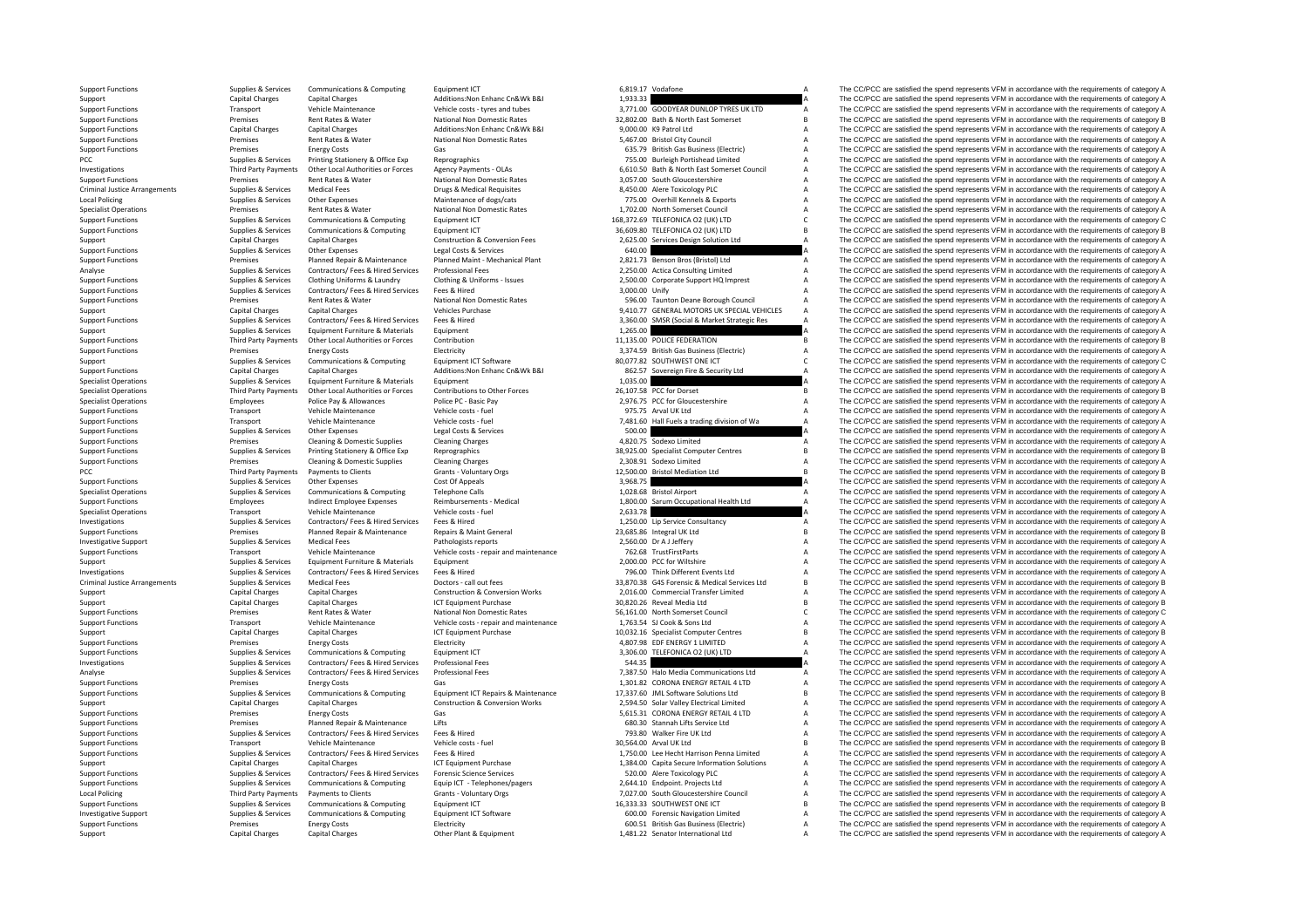Local Policing PCC **Third Party Payments** Local Policine **Local Policing** PCC Third Third Third Third Third Third Third Third Third Third Third Third Third Third Third Third Third Third

|                      | 614.33 Sovereign Fire & Security Ltd                                                     | A<br>A |
|----------------------|------------------------------------------------------------------------------------------|--------|
|                      | 2,477.37 Sodexo Limited                                                                  | A      |
|                      | 1,800.00 Sarum Occupational Health Ltd<br>5,170.00 Cellebrite UK Ltd                     | A      |
| 1,266.00             |                                                                                          | A      |
|                      | 31,648.68 Arval UK Ltd                                                                   | B      |
|                      | 666.00 BATHWICK TYRES LTD                                                                | A      |
|                      | 533.15 Uninterruptible Power Supplies Ltd                                                | A      |
|                      | 1,770.00 PURCHASE POWER                                                                  | A      |
|                      | 3,154.01 Capita Secure Information Solutions                                             | А      |
|                      | 899.89 PCC for South Wales                                                               | A<br>A |
|                      | 2,195.50 Workman LLP<br>14,229.88 PCC for Wiltshire                                      | B      |
|                      | 1,097.40 Solar Valley Electrical Limited                                                 | A      |
|                      | 1,610.00 RS Fleet Installations Ltd                                                      | A      |
|                      | 560.00 SMSR (Social & Market Strategic Res                                               | A      |
|                      | 2,218.00 ArroGen Forensics Ltd                                                           | А      |
|                      | 63,235.00 Capita Secure Information Solutions                                            | c      |
|                      | 970.88 Hays Specialist Recruitment Ltd                                                   | A      |
| 3,055.00             |                                                                                          | A      |
| 1,567.75             | PCC for Devon & Cornwall                                                                 | A<br>A |
| 2,783.00             | 812.80 DRA Maintenance Ltd<br>North Somerset Council                                     | A      |
| 950.00               |                                                                                          | A      |
|                      | 1,995.00 Falcon Pest Control Ltd                                                         | A      |
| 5,719.00             | AVON ARMOUR LTD                                                                          | A      |
| 20,000.00            |                                                                                          | B      |
| 3.335.20             | National Offender Managemengt Servi                                                      | A      |
|                      | 6,794.50 North Somerset Council                                                          | A      |
|                      | 3,535.47 British Gas Business (Electric)                                                 | A      |
|                      | 10,599.60 Hilton Bristol                                                                 | B      |
| 39,350.03            | DRA Maintenance Ltd                                                                      | B      |
| 2,477.53<br>3,739.67 | SOMERSET COUNTY COUNCIL                                                                  | A<br>A |
|                      | 739.67 SOMERSET COUNTY C.<br>672.00 BATHWICK TYRES LTD                                   | А      |
|                      | 15,937.23 PCC for Gloucestershire                                                        | B      |
|                      |                                                                                          | A      |
|                      | 700.00 The Rotary Club of Taunton<br>63,828.41 SOUTH WEST ONE LIMITED                    | c      |
|                      | 807.51 PCC for Gloucestershire<br>2,598.40 AAH Pharmaceuticals Ltd<br>550.00 Dr P Aylard | A      |
|                      |                                                                                          | A      |
|                      |                                                                                          | A      |
|                      | 1,287.62 Avon County Blinds                                                              | A      |
|                      | 545.50 Sovereign Fire & Security Ltd<br>544.98 SUEZ Recycling and Recovery UK Ltd        | A      |
|                      |                                                                                          |        |
|                      |                                                                                          | A      |
| 773.30               | A H BALL                                                                                 | A      |
| 500.00               | The Ceed Ltd                                                                             | A      |
| 4,772.00<br>9,410.77 |                                                                                          | A<br>A |
| 539.10               | GENERAL MOTORS UK SPECIAL VEHICLES                                                       | A      |
| 13,973.97            | PCC for Devon & Cornwall                                                                 | B      |
|                      | 600.00 Dr Amy McKee                                                                      | A      |
| 900.00               |                                                                                          | A      |
|                      | 624.40 British Gas Business (Electric)                                                   | A      |
| 8,750.00             | THE BRANDON TRUST                                                                        | А      |
|                      | 150.00 THE BRANDON TROST,<br>755.67 British Gas Business (Electric)                      | А      |
|                      | 2,595.00 Randox Testing Services                                                         | A      |
|                      | 63,018.36 PCC for Devon & Cornwall                                                       | C<br>A |
|                      | 4,762.17 PCC for Gloucestershire                                                         | A      |
| 1,715.00             | 3,720.00 South West Mobile Crushing                                                      | A      |
|                      | 540.62 PCC for Devon & Cornwall                                                          | A      |
| 727.71               | ONE TIME VENDOR                                                                          |        |
| 9,410.77             | GENERAL MOTORS UK SPECIAL VEHICLES                                                       | A<br>A |
| 6,169.86             | SOUTH WEST ONE LIMITED                                                                   | A      |
|                      | 1,530.00 Randox Testing Services                                                         | A      |
|                      | 891.00 CITY & GUILDS                                                                     | A      |
| 3,330.00             | 1,089.00 Royal Devon and Exeter NHS Foundati<br>North Somerset Council                   | A<br>А |
|                      | 520.13 EXMOOR SEARCH & RESCUE TEAM                                                       | A      |
| 5,150.00             |                                                                                          | A      |
| 786.37               | SJ Cook & Sons Ltd                                                                       | A      |
| 2.317.50             | <b>Talking Money</b>                                                                     | A      |
| 1,100.00             | SJH BUTLER                                                                               | А      |
| 900.00<br>1,332.00   | TOLLGATE HIRE LTD                                                                        | A<br>A |

Support Functions Premises Planned Repair & Maintenance CCTV 614.33 Sovereign Fire & Security Ltd A The CC/PCC are satisfied the spend represents VFM in accordance with the requirements of category A Support Functions Premises Cleaning & Domestic Supplies Cleaning Charges Cleaning Charges Cleaning Charges 2,477.37 Sodexo Limited A The CC/PCC are satisfied the spend represents VFM in accordance with the requirements of Support Functions Employees Indirect Employee Expenses Reimbursements - Medical 1,800.00 Sarum Occupational Health Ltd A The CC/PCC are satisfied the spend represents VFM in accordance with the requirements of category A S Specialist Operations Supplies & Supplies & Services Communications & Computing Equipment ICT Software 5,170.00 Cellebrite UK Ltd A The CC/PCC are satisfied the spend represents VFM in accordance with the requirements of c Support Functions Support Functions Support Functions Support Functions Supplies A The CC/PCC are satisfied the spend represents VFM in accordance with the requirements of category A Vehicle costs - fuel Supplies 1,266.00 Support Functions Transport Vehicle Maintenance Vehicle costs - fuel 31,648.68 Arval UK Ltd B The CC/PCC are satisfied the spend represents VFM in accordance with the requirements of category B Support Functions Transport Vehicle Maintenance Vehicle costs – tyres and tubes 666.00 BATHWICK TYRES LTD A The CC/PCC are satisfied the spend represents VFM in accordance with the requirements of category A Support Functi The CC/PCC are satisfied the spend represents VFM in accordance with the requirements of category A Support Functions Supplies & Services Printing Stationery & Office Exp Postage 1,770.00 PURCHASE POWER A The CC/PCC are satisfied the spend represents VFM in accordance with the requirements of category A Supplies & Services Communications & Computing Equipment ICT Repairs & Maintenance 3.154.01 Capita Secure Information Solutions A The CC/PCC are satisfied the spend represents VFM in accordance with the requirements of cat Operational Support Third Party Payments Other Local Authorities or Forces Contributions to Other Forces same and the SUP of Control and the SUP of Control and the SUP of Control and the SUP of Control and the SUP of Contr Support Functions Premises Rent Rates & Water Landlords Service Charge 2,195.50 Workman LLP A The CC/PCC are satisfied the spend represents VFM in accordance with the requirements of category A Specialist Operations Third Third Party Payments Other Local Authorities or Forces Contributions to Other Forces 14,229.88 PCC for Wiltshire B The CC/PCC are satisfied the spend represents VFM in accordance with the requirements of category B 19740 S Support Capital Charges Capital Charges Construction & Conversion Works 1,097.40 Solar Valley Electrical Limited A The CC/PCC are satisfied the spend represents VFM in accordance with the requirements of category A Support Capital Charges Capital Charges Vehicle Conversions Vehicle Conversions 1,610.00 RS Fleet Installations Ltd A The CC/PCC are satisfied the spend represents VFM in accordance with the requirements of category A Supplies & Services Contractors Fees & Hired Services Fees & Hired Hired Hired Contractors Fees & Hired Services Fees & Hired Hired Hired Contractors Fees & Hired Services Fees & Hired Hired Contractors Fees & Hired Servic Supplies & Services Contractors/ Fees & Hired Services Forensic Science Services experies the contractors/ Fees & Hired Services Forensic Science Services 2,218.00 ArroGen Forensics Ltd A The CC/PCC are satisfied the spend Support Capital Charges Capital Charges Capital Charges ICT Equipment Purchase 63,235.00 Capita Secure Information Solutions C The CC/PCC are satisfied the spend represents VFM in accordance with the requirements of catego Employees Police Staff Pay & Allowances Staffing Agency Support States and States of the Support A The CC/PCC are satisfied the spend represents VFM in accordance with the requirements of category A Specialist Operations Supplies & Services Other Expenses Legal Fees 3rd Party and the Steven and The CC/PCC are satisfied the spend represents VFM in accordance with the requirements of category A Supplies & Services Polic Specialist Operations Employees Police Pay & Allowances Police Pc - Basic Pay 1,567.75 PCC for Devon & Cornwall A The CC/PCC are satisfied the spend represents VFM in accordance with the requirements of category A Support Functions Capital Charges Capital Charges Capital Charges Construction & Conversion Works 812.80 DRA Maintenance Ltd A The CC/PCC are satisfied the spend represents VFM in accordance with the requirements of catego Premises Rent Rates & Water Mational Non Domestic Rates 2,783.00 North Somerset Council A The CC/PCC are satisfied the spend represents VFM in accordance with the requirements of category A Supplies & Services Equipment Fu Support Supplies & Services Equipment Furniture & Materials Equipment Equipment equipment equipment equipment equipment equipment of category A The CC/PCC are satisfied the spend represents VFM in accordance with the requi Premises Planned Repair & Maintenance Repairs & Maint General 1,995.00 Falcon Pest Control Ltd A The CC/PCC are satisfied the spend represents VFM in accordance with the requirements of category A Support Functions Supplies & Services Equipment Furniture & Materials Equipment Operational 5,719.00 AVON ARMOUR LTD A The CC/PCC are satisfied the spend represents VFM in accordance with the requirements of category B<br>Sup Support Capital Financing Capital Financing and Reserves Direct Revenue Funding 20,000.00 B The CC/PCC are satisfied the spend represents VFM in accordance with the requirements of category B and the requirements of catego The CC/PCC are satisfied the spend represents VFM in accordance with the requirements of category A Local Policing Third Party Payments Payments of Payments of Clients Grants Voluntary Orgs 6,794.50 North Somerset Council A The CC/PCC are satisfied the spend represents VFM in accordance with the requirements of category Support Functions Premises Energy Costs Energy Costs Electricity Electricity Electricity and the states and the environment of category A S,535.47 British Gas Business (Electricity A The CC/PCC are satisfied the spend repr Premises Rent Rates & Water Hire of Accommodation Hire of Accommodation 10,599.60 Hilton Bristol B The CC/PCC are satisfied the spend represents VFM in accordance with the requirements of category B Capital Charges Capital Support Capital Charges Capital Charges Capital Charges Construction & Conversion Works 39,350.03 DRA Maintenance Ltd B The CC/PCC are satisfied the spend represents VFM in accordance with the requirements of category B Support Supplies & Services Other Expenses Legal Fees 3rd Party 2,477.53 A The CC/PCC are satisfied the spend represents VFM in accordance with the requirements of category A<br>2.739.67 SOMERSET COUNTY COUNCILLE A The CC/PCC Payments to Clients Grants - Voluntary Orgs 3,739.67 SOMERSET COUNTY COUNCIL A The CC/PCC are satisfied the spend represents VFM in accordance with the requirements of category A Support Functions Transport Vehicle Maintenance Vehicle costs – tyres and tubes 672.00 BATHWICK TYRES LTD A The CC/PCC are satisfied the spend represents VFM in accordance with the requirements of category A Support Transp Support Employees Indirect Employee Inter Authority Adj 1974 Reorg 15,937.23 PC for Gloucestershire B The CC/PCC are satisfied the spend represents VFM in accordance with the requirements of category B Policing Supplies Agences Other Expenses Donations Donations Donations Donations Donations 200.00 The Rotary Club of Taunton A The CC/PCC are satisfied the spend represents VFM in accordance with the requirements of catego Support Capital Charges Capital Charges Capital Charges ICT Equipment Purchase 63,828.41 SOUTH WEST ONE LIMITED C The CC/PCC are satisfied the spend represents VFM in accordance with the requirements of category C Special Employees Police Pay & Allowances Police PC - Police Pension 807.51 PCC for Gloucestershire A The CC/PCC are satisfied the spend represents VFM in accordance with the requirements of category A Support Functions Supplies & Services Medical Fees Drugs & Medical Requisites 2,598.40 AAH Pharmaceuticals Ltd A The CC/PCC are satisfied the spend represents VFM in accordance with the requirements of category A Support Functions Employees Indirect Employee Expenses Direct Medical Intervention S50.00 Dr P Aylard Support Presents A The CC/PCC are satisfied the spend represents VFM in accordance with the requirements of category A S Premises Unplanned Repair & Maintenance Responsive Maint - Internal Wall or Door 1,287.62 Avon County Blinds Are The CC/PCC are satisfied the spend represents VFM in accordance with the requirements of category A Support Functions Premises Planned Repair & Maintenance Intruder Alarms 545.50 Sovereign Fire & Security Ltd A The CC/PCC are satisfied the spend represents VFM in accordance with the requirements of category A Support Functions Premises Waste Disposal – Premises Waste Disposal – Premises Waste Disposal – Premises States 544.98 SUEZ Recycling and Recovery UK Ltd A The CC/PCC are satisfied the spend represents VFM in accordance wi The CC/PCC are satisfied the spend represents VFM in accordance with the requirements of category A Policing Supplies & Services Other Expenses Donations 500.00 The Ceed Ltd A The CC/PCC are satisfied the spend represents VFM in accordance with the requirements of category A Support Supplies & Supplies & Services Equipment Furniture & Materials Equipment Equipment Approximate and the spend of the CC/PCC are satisfied the spend represents VFM in accordance with the requirements of category A Th Support Capital Charges Capital Charges Vehicles Purchase 9,410.77 GENERAL MOTORS UK SPECIAL VEHICLES A The CC/PCC are satisfied the spend represents VFM in accordance with the requirements of category A Investigations Supplies & Supplies & Services Contractors/ Fees & Hired Services Professional Fees Microsoftees Professional Fees 539.10 A The CC/PCC are satisfied the spend represents VFM in accordance with the requiremen The CC/PCC are satisfied the spend represents VFM in accordance with the requirements of category B Investigations Supplies & Services Other Expenses Courses Fees Courses Fees 600.00 Dr Amy McKee A The CC/PCC are satisfied the spend represents VFM in accordance with the requirements of category A Support Functions Premises Planned Repair & Maintenance Servicing Agreements 900.00 900.00 A The CC/PCC are satisfied the spend represents VFM in accordance with the requirements of category A Support Functions Premises Energy Costs Electricity Electricity **Electricity** 624.40 British Gas Business (Electricity A The CC/PCC are satisfied the spend represents VFM in accordance with the requirements of category A Party Payments Payments to Clients Grants - Voluntary Orgs 8,750.00 THE BRANDON TRUST A The CC/PCC are satisfied the spend represents VFM in accordance with the requirements of category A Support Functions Premises Premises Premises Premises Energy Costs Electricity Premises Electricity Premises Electricity Costs Electricity and the Support The CC/PCC are satisfied the spend represents VFM in accordance wit Investigative Support Support Support Supporte Supportes Supportes Supporters Contractors/ Fees & Hired Services Forensic Science Services on 2,595.00 Randox Testing Services A The CC/PCC are satisfied the spend represents Third Party Payments Other Local Authorities or Forces Contributions to Other Forces - 63,018.36 PCC for Devon & Connual C The CC/PCC are satisfied the spend represents VFM in accordance with the requirements of category C Support Functions Supplies & Services Contractors/ Fees & Hired Services Fees & Hired Manual A The COLOGIC are satisfied the spend represents VFM in accordance with the requirements of category A Support Function Support A The CC/PCC are satisfied the spend represents VFM in accordance with the requirements of category A Support Functions Capital Charges Capital Charges Construction & Conversion Works 3,720.00 South West Mobile Crushing A The CC/PCC are satisfied the spend represents VFM in accordance with the requirements of category A Specialist Operations The Composition of the engineements of category A Police Pay & Allowances Police Inspector Pational Insurance Support and the Support of The CC/PCC are satisfied the spend represents VFM in accordance The CC/PCC are satisfied the spend represents VFM in accordance with the requirements of category A Support Capital Charges Capital Charges Vehicles Purchase Vehicles Purchase 9,410.77 GENERAL MOTORS UK SPECIAL VEHICLES A The CC/PCC are satisfied the spend represents VFM in accordance with the requirements of category A<br> Supplies & Services Communications & Computing Equipment ICT Repairs & Maintenance 6,169.86 SOUTH WEST ONE LIMITED A The CC/PCC are satisfied the spend represents VFM in accordance with the requirements of category A categ The CC/PCC are satisfied the spend represents VFM in accordance with the requirements of category A Support Functions Supplies & Services Other Expenses Courses Fees Courses Fees Support Functions A The CC/PCC are satisfied the spend represents VFM in accordance with the requirements of category A Support Functions Suppo Supplies & Supplies & Supplies Cothing Uniforms & Laundry Laundry Bary Cleaning and the man of the COPC are stilled the spend the reputers of category A and the requirements of category A and the requirements of category A Premises Rent Rates & Water National Non Domestic Rates 3,330.00 North Somerset Council A The CC/PCC are satisfied the spend represents VFM in accordance with the requirements of category A Operational Support Supplies & Services Contractors/ Fees & Hired Services Fees & Hired 520.13 EXMOOR SEARCH & RESCUE TEAM A The CC/PCC are satisfied the spend represents VFM in accordance with the requirements of category Support Supplies & Services Equipment Furniture & Materials Equipment 5,150.00 5,150.00 A The CC/PCC are satisfied the spend represents VFM in accordance with the requirements of category A Support Functions Transport Vehicle Maintenance Vehicle Costs - repair and maintenance 786.37 SJ Cook & Sons Ltd A The CC/PCC are satisfied the spend represents VFM in accordance with the requirements of category A Cover a Investigations Supplies & Services Contractors/ Fees & Hired Services Professional Fees 2,317.50 Talking Money 2,317.50 Talking Money A The CC/PCC are satisfied the spend represents VFM in accordance with the requirements Support Premises Planned Repair & Maintenance Grounds Maintenance 1,100.00 SJH BUTLER A The CC/PCC are satisfied the spend represents VFM in accordance with the requirements of category A Support Functions Premises Planned Repair & Maintenance Servicing Agreements 900.00 A The CC/PCC are satisfied the spend represents VFM in accordance with the requirements of category A Support Functions Transport Vehicle Hire Hired Vehicle Costs Hired Vehicle Costs 1,332.00 TOLLGATE HIRE LTD A The CC/PCC are satisfied the spend represents VFM in accordance with the requirements of category A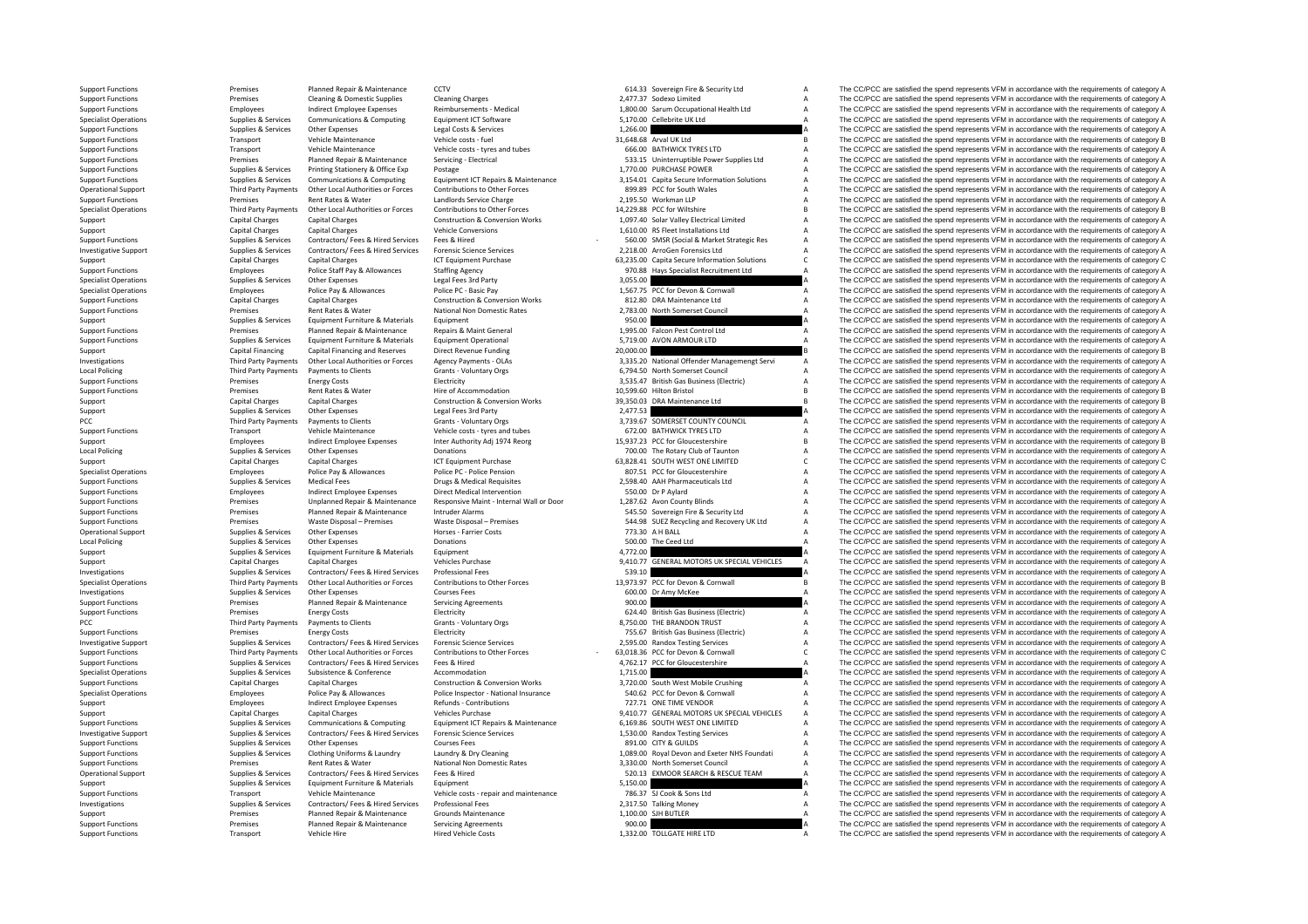**Local Policing** Criminal JusticeRoads Policing

Support Capital Charges Capital Charges Vehicles Purchase 31,914.00 RYGOR COMMERCIALS LTD B The CC/PCC are satisfied the spend represents VFM in accordance with the requirements of category B Crants Vienter Charges Capital Policing Third Party Payments to Clients Crants • Voluntary Orgs 16,260.75 SOMERSET COUNTY COUNCIL B The CC/PCC are satisfied the spend represents VFM in accordance with the requirements of category B Delice Drepty of Deli Specialist Operations Employees Police Overtime Police PC – Overtime Police PC – Overtime 952.50 PCC for Wiltshire A The CC/PCC are satisfied the spend represents VFM in accordance with the requirements of category A Crimi Supplies & Services Clothing Uniforms & Laundry Laundry & Dry Cleaning Laundry Apple and Execter MHS Foundati A The CC/PCC are satisfied the spend represents VFM in accordance with the requirements of category A<br>Capital Ch Support Capital Charges Capital Charges Capital Charges Additions:Non Enhanc Cn&Wk B&I 17,424.00 Services Design Solution Ltd B The CC/PCC are satisfied the spend represents VFM in accordance with the requirements of categ Support Functions Transport Vehicle Maintenance Vehicle costs – tyres and tubes 690.00 GOODYEAR DUNLOP TYRES UK LTD A The CC/PCC are satisfied the spend represents VFM in accordance with the requirements of category A Support Functions Transport Vehicle Maintenance Vehicle costs - repair and maintenance and and and assess and a SSC.77 SJ Cook & Sons Ltd A The CC/PCC are satisfied the spend represents VFM in accordance with the requireme Support Support Support Other Expenses Legal Costs & Services 680.00 A The CC/PCC are satisfied the spend represents VFM in accordance with the requirements of category A Support Functions Premises Energy Costs Gas Gas 635.79 British Gas Business (Electric) A The CC/PCC are satisfied the spend represents VFM in accordance with the requirements of category A Support Functions Support Functio Support Functions Supplies & Services Communications & Computing Equipment ICT 1,921.05 TELEFONICA O2 (UK) LTD A The CC/PCC are satisfied the spend represents VFM in accordance with the requirements of category A<br>Support F Support Functions Supplies Services Distingent Reserves Printing Stationery & Office Exp Postage Prince Expendial Come and The CC/PCC are satisfied the services with the sequirements of category A The CC/PCC are satisfied Support Functions Premises Rent Rates & Water National Non Domestic Rates 3,628.00 Bristol City Council A The CC/PCC are satisfied the spend represents VFM in accordance with the requirements of category A Support Function Supplies & Services Contractors/ Fees & Hired Services Fees & Hired Pees & Hired Fees & Hired Pees A Hired 2,949.16 CYCLESCHEME LTD A The CC/PCC are satisfied the spend represents VFM in accordance with the requirements of Support Supplies & Services Other Expenses Payment of Claims - 3rd Party 7,000.00 The CC/PCC are satisfied the spend represents VFM in accordance with the requirements of category A Supplies & Services Other Expenses Does Operational Support Supplies & Supplies & Services Other Expenses Dogs - Kennel Purchase & Maint 504.00 Blackwardine Trading Ltd A The CC/PCC are satisfied the spend represents VFM in accordance with the requirements of ca Investigative Support The Company of the Support Support Support of Support Support Support Support Support Support Support Support Support Support Support Support Support Support Support Support Support Support Support Su Specialist Operations Employees Police Pay & Allowances Police Sergeant - Police Pension 836.65 PCC for Gloucestershire A The CC/PCC are satisfied the spend represents VFM in accordance with the requirements of category A Specialist Operations Supplies & Services Equipment Furniture & Materials Equipment Equipment Comment 1,831.10 CASEVA LTD A The CC/PCC are satisfied the spend represents VFM in accordance with the requirements of category Policing Supplies & Services Printing Stationery & Office Exp Postage Principles and Police Chief Principles and Police Chief Inspector - Basic Pay 4,210.96 ROYAL MAIL GROUP LTD A The CC/PCC are satisfied the spend represe Support Functions Employees Police Pay & Allowances Police Chief Inspector - Basic Pay 4,675.75 PCC for Gloucestershire A The CC/PCC are satisfied the spend represents VFM in accordance with the requirements of category A Support Premises Cleaning & Domestic Supplies Cleaning Charges 781.71 Sodexo Limited A The CC/PCC are satisfied the spend represents VFM in accordance with the requirements of category A Support Functions Transport Vehicle Workshops/Maintenance Vehicle Materials 626.50 Btac Bristol Ltd A The CC/PCC are satisfied the spend represents VFM in accordance with the requirements of category A Support Functions Fu Support Functions Premises Energy Costs Energy Costs Electricity Electricity Electricity 2,350.85 British Gas Business (Electric) A The CC/PCC are satisfied the spend represents VFM in accordance with the requirements of c Operational Support Support Support Support Support Support Support Support Support Support Support Support Support Support Support Support Support Support Support Support Support Support Support Support Support Support Su Employees Police Pay & Allowances Police Chief Inspector - Police Pension 1.120.34 PCC for Devon & Cornwall A The CC/PCC are satisfied the spend represents VFM in accordance with the requirements of category A Support Capital Charges Capital Charges Capital Charges Construction & Conversion Works 1,747.00 AVON ARMOUR LTD A The CC/PCC are satisfied the spend represents VFM in accordance with the requirements of category A Support Support Functions Transport Vehicle Hire Hired Vehicle Costs Hired Vehicle Costs 2,557.50 COUNTY CARS A The CC/PCC are satisfied the spend represents VFM in accordance with the requirements of category A Decree Investigati 2,985.00 Professor Seth Love **A** The CC/PCC are satisfied the spend represents VFM in accordance with the requirements of category A The CripCC are satisfied the spend represents VFM in accordance with the requirements of Support Capital Charges Capital Charges Capital Charges ICT Equipment Purchase 1,474.40 Softcat Limited A The CC/PCC are satisfied the spend represents VFM in accordance with the requirements of category A Support Function Support Functions Premises Rent Rates & Water Water Water Charges/Sewerages 3,397.11 Bristol Wessex Billing Service Ltd A The CC/PCC are satisfied the spend represents VFM in accordance with the requirements of category A Support Supplies & Services Other Expenses Legal Fees 3rd Party 1997 and A The CC/PCC are satisfied the spend represents VFM in accordance with the requirements of category A<br>Support Functions Supplies & Services Communica Equipment ICT TELEFONICA O2 (UK) LTD A The CC/PCC are satisfied the spend represents VFM in accordance with the requirements of category A<br>Servicing - PAT Testing Manufactures A The CC/PCC are satisfied the spend represent Support Functions Premises Planned Repair & Maintenance Servicing - PAT Testing 1,767.92 Integral UK Ltd A The CC/PCC are satisfied the spend represents VFM in accordance with the requirements of category A PCC PCC Training Fees Training - Course Fees 650.00 PCC for Lincolnshire A The CC/PCC are satisfied the spend represents VFM in accordance with the requirements of category A Support Functions Premises Rent Rates & Water National Non Domestic Rates 1,926.00 Bath & North East Somerset A The CC/PCC are satisfied the spend represents VFM in accordance with the requirements of category A The Criter Specialist Operations Employees Police Pay & Allowances Police PC - Basic Pay Police PC - Basic Pay Police PC - Basic Pay 1,567.75 PCC for Devon & Cornwall A The CC/PCC are satisfied the spend represents VFM in accordance Support Functions Support Contents Contents Contents Gas Cases Contents Contents Contents Contents Contents Contents Contents Contents Contents Contents Contents Contents Contents Contents Contents Contents Contents Conten Support Functions Premises Premises Rent Rates & Water National Non Domestic Rates 29,833.00 North Somerset Council B The CC/PCC are satisfied the spend represents VFM in accordance with the requirements of category B Inve Investigative Support Support Support Supporter Support Support Support Contractors Contractors/ Fees & Hired Services Forensic Science Services (Science Services Contractors/ Fees Re Hired Services Forensic Science Servic Supplier & Services Clothing Uniforms & Laundry Clothing & Uniforms - non-stock 1.611.18 Ultimat Defence I imited A The CC/PCC are satisfied the spend represents VFM in accordance with the requirements of category A Support Functions Supplies & Services Other Expenses Courses Fees Courses Courses Courses Courses Courses Courses Courses Courses 2,500.00 College of Policing A The CC/PCC are satisfied the spend represents VFM in accordan Employees Police Pay & Allowances Police Chief Inspector - Nat. Insurance 580.61 PCC for Gloucestershire A The CC/PCC are satisfied the spend represents VFM in accordance with the requirements of category A Support Capital Charges Capital Charges Vehicle Conversions Vehicle Conversions 612.50 SJN Installations Ltd T/A Signals A The CC/PCC are satisfied the spend represents VFM in accordance with the requirements of category A Supplies & Services Communications & Computing Equipment ICT Consumables - 676.10 Insight Direct (UK) Ltd - A The CC/PCC are satisfied the spend represents VFM in accordance with the requirements of category A Supplies & S Contractors/ Fees & Hired Services Professional Fees examples and the compart of category A a The CC/PCC are satisfied the spend represents VFM in accordance with the requirements of category A a contractors/ Fees & Hired Support Functions Supplies & Services Contractors/ Fees & Hired Services Professional Fees Professional Fees Analit Base of the Support Functions and the spend represents VFM in accordance with the requirements of category Operational Support Supplies & Services Other Expenses Dogs - Kennel Purchase & Maint 990.00 Abbots Leigh Boarding Kennels A The CC/PCC are satisfied the spend represents VFM in accordance with the requirements of category Transport Vehicle Maintenance Vehicle costs - fuel 795.95 Arval UK Ltd A The CC/PCC are satisfied the spend represents VFM in accordance with the requirements of category A Specialist Operations Supplies & Supplies & Subsistence & Conference Accommodation Accommodation Accommodation<br>Support Functions Support Permises Planned Repair & Maintenance Premises Costs Support CSCS.00 MODULAR BUILDING Support Functions Premises Planned Repair & Maintenance Premises Costs Costs 625.00 MODULAR BUILDING SERVICES LTD A The CC/PCC are satisfied the spend represents VFM in accordance with the requirements of category A<br>Suppor Capital Charges Construction & Conversion Works 665.00 NAILSEA CONSTRUCTION LTD A The CC/PCC are satisfied the spend represents VFM in accordance with the requirements of category A Support Capital Charges Capital Charges Capital Charges ICT Equipment Purchase 142,246.11 Specialist Computer Centres C The CC/PCC are satisfied the spend represents VFM in accordance with the requirements of category C<br>Su Support Functions Supplies & Services Communications & Computing Telephone Calls 725.87 Vodafone Corporate Limited A The CC/PCC are satisfied the spend represents VFM in accordance with the requirements of category A Inves Third Party Payments Other Local Authorities or Forces Safeguarding Boards Contribution 4,959.00 BATH & NORTH EAST SOMERSET COUNCIL A The CC/PCC are satisfied the spend represents VFM in accordance with the requirements of Support Supplies & Services Equipment Furniture & Materials Equipment Equipment equipment equipment equipment equipment and the materials and the spend of the SC/PCC are satisfied the spend represents VFM in accordance wit Investigative Support Support Support Support Support Support Support Support Support Support Support Support Support Support Support Support Support Support Support Support Support Catal Charges Capital Charges Capital Ch Support Capital Charges Capital Charges Vehicle Conversions Vehicle Conversions 1,050.00 Hall's Electrical Ltd A The CC/PCC are satisfied the spend represents VFM in accordance with the requirements of category A Support C Support Police Pay & Allowances Police Pergeant - Police Pension 861.27 PCC for Gloucestershire A The CC/PCC are satisfied the spend represents VFM in accordance with the requirements of category A Development Support Serv A The CC/PCC are satisfied the spend represents VFM in accordance with the requirements of category A Support Functions Premises Unplanned Repair & Maintenance Responsive Maint · Ext Works 727.71 DRA Maintenance Ltd A The CC/PCC are satisfied the spend represents VFM in accordance with the requirements of category A Specia Specialist Operations Supplies & Services Equipment Furniture & Materials Equipment Equipment Supplies And Equipment Category A Services and the CC/PCC are satisfied the spend represents VFM in accordance with the requirem Premises Energy Costs Electricity Electricity and the Support Run and the COSTS and the Support The CC/PCC are satisfied the spend represents VFM in accordance with the requirements of category A Support Functions Capital Charges Capital Charges Additions:Non Enhanc Cn&Wk B&I 1,405.25 DRA Maintenance Ltd A The CC/PCC are satisfied the spend represents VFM in accordance with the requirements of category A Specialist Specialist Operations Supplies & Supplies & Services Equipment Furniture & Materials Equipment Equipment Equipment Supplies Equipment Supplies Equipment Supplies A The CC/PCC are satisfied the spend represents VFM in accor Operational Support Support Support Support Support Support Support Support Support Support Support A The CC/PCC are satisfied the spend represents VFM in accordance with the requirements of category A Police Serves and Co Specialist Operations Employees Police Pay & Allowances Police Sergeant - Basic Pay 3,523.75 PCC for Devon & Cornwall A The CC/PCC are satisfied the spend represents VFM in accordance with the requirements of category A Support Capital Charges Capital Charges Capital Charges Capital Charges ICT Equipment Purchase 242,000.00 Gamma Telecom Ltd C The CC/PCC are satisfied the spend represents VFM in accordance with the requirements of categor Support Functions Premises Energy Costs Electricity Electricity Electricity Electricity 601.94 British Gas Business (Electricity A The CC/PCC are satisfied the spend represents VFM in accordance with the requirements of ca Support Capital Charges Capital Charges Additions:Non Enhanc Cn&Wk B&I 4,534.68 Sovereign Fire & Security Ltd A The CC/PCC are satisfied the spend represents VFM in accordance with the requirements of category A Support Fi Suppliers & Services Contractors/ Fees & Hired Services Forensic Science Services Forensic Science Services - SRS.00 Alere Toxicology PLC - The CC/PCC are satisfied the spend represents VFM in accordance with the requireme Support Functions Premises Rent Rates & Water Mational Non Domestic Rates 1,503.00 North Somerset Council A The CC/PCC are satisfied the spend represents VFM in accordance with the requirements of category A Support Functi Transport Vehicle Maintenance Vehicle Costs - repair and maintenance and and announce and the compution of the CC/PCC are satisfied the spend represents VFM in accordance with the requirements of category A<br>Support Functio Support Functions Supplies & Services Communications & Computing Equipment ICT Hardware Purch 2,211.07 INSIGHT DIRECT (UK) LTD A The CC/PCC are satisfied the spend represents VFM in accordance with the requirements of cate Supplies & Supplies & Supplies & Supplies & Supplies & Contractors/ Fees & Hired Services Fees & Hired Services Fees & Hired Services Fees & Hired Munteral mediante and the Heath Harms and COMPON Cupper COMPON A The COMPOC Transport Vehicle Maintenance Vehicle costs ‐ repair and maintenance 1,250.00 FAB RECYCLING Ltd A The CC/PCC are satisfied the spend represents VFM in accordance with the requirements of category A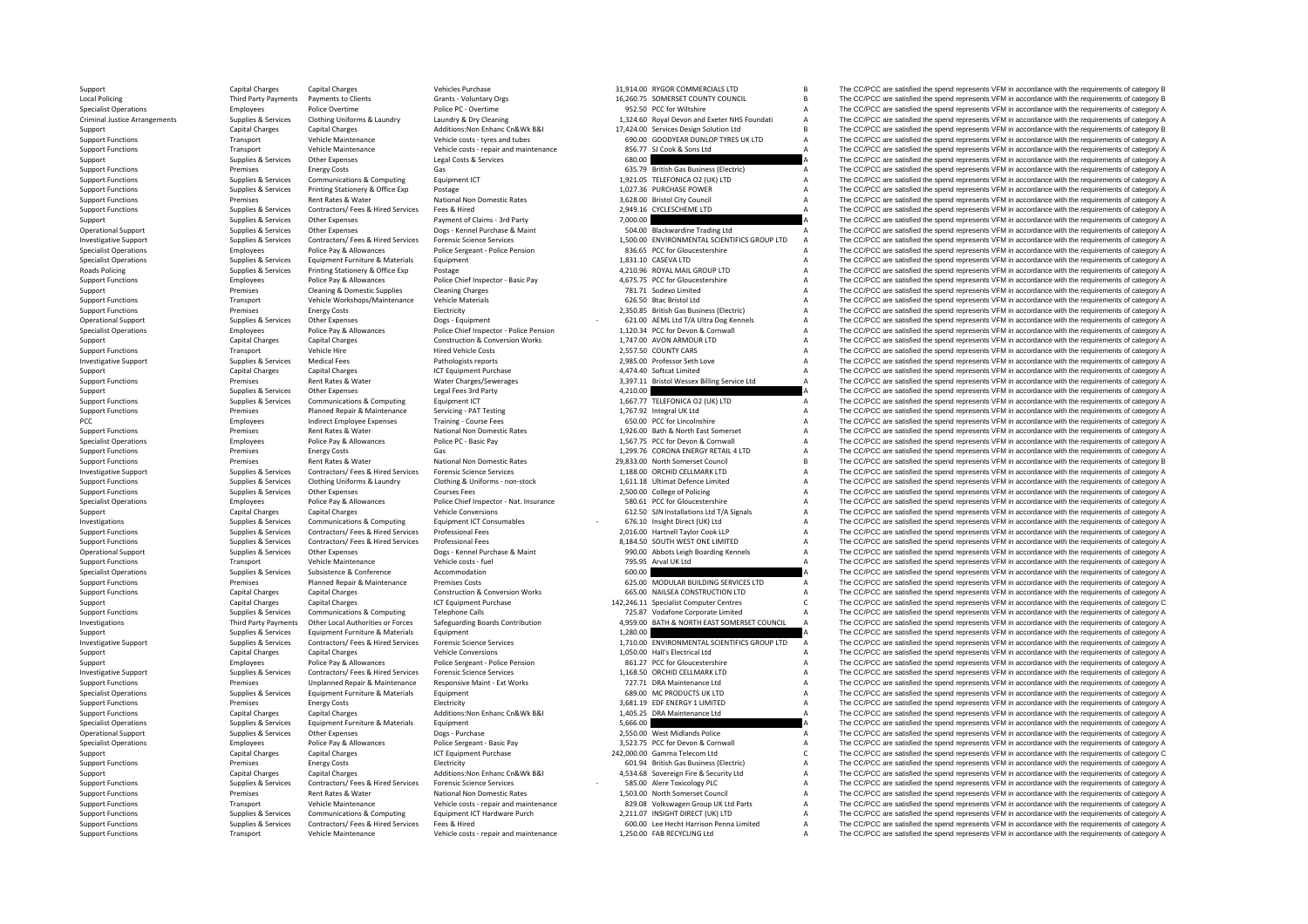PCC Third Third Third Third Third Third Third Third Third Third Third Third Third Third Third Third Third Third PCC Third Party Payments<br>
Support Functions<br>
Transnort Local Policing **Roads Policing Roads** Policing

Support Employees Indirect Employee Expenses Refunds - Contributions 727.71 ONE TIME VENDOR A The CC/PCC are satisfied the spend represents VFM in accordance with the requirements of category A Support Functions Support Ex Support Engines and Supplies Services Communications Support TelephoneSyagers 2,504.60 Engines 2,504.60 Engines<br>The COPEN State of the Services of the Services Services Services (Support TelephoneSyagers 1.264.67 British M Support Functions Rent Rates Rent Rates & Water Water Charges/Sewerages 1,264.67 Bristol Wessex Billing Service Ltd A The CC/PCC are satisfied the spend represents VFM in accordance with the requirements of category A Support Functions Premises Rent Rates & Water National Non Domestic Rates 7,455.00 Bristol City Council A The CC/PCC are satisfied the spend represents VFM in accordance with the requirements of category A Support Function Support Functions Support Functions Supplies Textions Textions Textions Printing Stationery A The CC/PCC are satisfied the spend represents VFM in accordance with the requirements of category A 3,057.50 BATH & NORTH EAST S Support Functions Premises Rent Rates & Water Rents Rents Rents Rents 2,057.50 BATH & NORTH EAST SOMERSET COUNCIL A The CC/PCC are satisfied the spend represents VFM in accordance with the requirements of category A Support Tunctions Transport Vehicle Maintenance Vehicle costs fuel and the spend of the spend of the spend represents VFM in accordance with the requirements of category B The CC/PCC are satisfied the spend represents VFM Support Capital Charges Capital Charges Vehicles Purchase 9,410.77 GENERAL MOTORS UK SPECIAL VEHICLES A The CC/PCC are satisfied the spend represents VFM in accordance with the requirements of category A Support Supplies & Services Other Expenses Legal Fees 3rd Party 1,109.70 A The CC/PCC are satisfied the spend represents VFM in accordance with the requirements of category A Supplies & Services Other Expenses Legal Fees 3 Support Functions Supplies & Services Communications & Computing Telephone Calls 13,969.73 Vodafone B The CC/PCC are satisfied the spend represents VFM in accordance with the requirements of category B Support Functions Supplies & Services Catering Catering Catering Catering Catering Catering Catering Catering Catering 12,144.80 Sodexo Limited B The CC/PCC are satisfied the spend represents VFM in accordance with the req Analyse Supplies & Services Equipment Furniture & Materials Equipment Equipment Category A Supplies Analyse Content A The CC/PCC are satisfied the spend represents VFM in accordance with the requirements of category A Inve 1.755.50 ORCHID CELLMARK LTD A The CC/PCC are statistied the spend represents VFM in accordance with the requirements of category A Supplies & Supplies & Services Contractors/ Fees & Hired Services Forensic Science Service A The CC/PCC are satisfied the spend represents VFM in accordance with the requirements of category A Support Capital Charges Capital Charges Capital Charges Additions:Non Enhancing Fees 1,200.00 The Brodie Partnership A The CC/PCC are satisfied the spend represents VFM in accordance with the requirements of category A Sup Transport Vehicle Maintenance Vehicle costs ‐ repair and maintenance a satisfied the spend represents VFM in accordance with the requirements of category A The CC/PCC are satisfied the spend represents VFM in accordance wi Support Capital Charges Capital Charges ICT Equipment Purchase 1,275.00 Specialist Computer Centres A The CC/PCC are satisfied the spend represents VFM in accordance with the requirements of category A Third Party Payments Payments to Clients Grants Voluntary Orgs 15,500.00 Somerset Community Justice Partners B The CC/PCC are satisfied the spend represents VFM in accordance with the requirements of category B<br>Supplies & Operational Support Supplies & Supplies Associates Other Expenses Vet Fees & Supplies Vet Fees & Supplies Vet Fees & Supplies 1,781.68 Quantock Veterinary Hospital Ltd A The CC/PCC are satisfied the spend represents VFM in Example the COPCC are satisfied the spend represents UFM in accordance with the requirements of category A Supplies & Services Contractors/ Fees & Hired Services Forensic Science Services of Contractors/ Fees & Hired Servi Support Functions Supplies & Services Communications & Computing Equipment ICT Repairs & Maintenance 2,200.00 Recipero Ltd A The CC/PCC are satisfied the spend represents VFM in accordance with the requirements of category Other Local Authorities or Forces Charges - Financial Services 1,000.00 RSM Risk Assurance Services LLP A The CC/PCC are satisfied the spend represents VFM in accordance with the requirements of category A Support Functions Transport Vehicle Maintenance Vehicle costs - repair and maintenance 586.62 WOODWAY ENGINEERING LTD A The CC/PCC are satisfied the spend represents VFM in accordance with the requirements of category A Su Support Functions Premises Planned Repair & Maintenance Fire Alarms 1,174.92 Sovereign Fire & Security Ltd A The CC/PCC are satisfied the spend represents VFM in accordance with the requirements of category A Support Funct Support Functions Supplies CATERING LTD A The CC/PCC are satisfied the spend represents VFM in accordance with the requirements of category A The CC/PCC are satisfied the spend represents VFM in accordance with the require Support Functions Supplies & Services Other Expenses Sponsorship 1,500.00 Prince's Trust Trading Limited A The CC/PCC are satisfied the spend represents VFM in accordance with the requirements of category A Support Functio Support Functions Premises Planned Repair & Maintenance Servicing Agreements 1,596.00 Colt Service Ltd A The CC/PCC are satisfied the spend represents VFM in accordance with the requirements of category A Support Support S Support Support Support Support Support The COVEC are satisfied the spend represents VFM in accordance with the requirements of category A<br>
Rent Rates & Mater Matingal Non Domestic Rates 1,566.00 Bath & North Fast Somerset Support Premises Rent Rates Rent Rates National Non Domestic Rates 1,560.00 Bath & North East Somerset A The CC/PCC are satisfied the spend represents VFM in accordance with the requirements of category A Specialist Operations Specialist Operations Followers Police Pay & Allowances Police Persion Police Pension Police Pension Police Pension Police Pension 758.79 PCC for Devon & Cornwall A The CC/PCC are satisfied the spend Support Functions Support Premises Planned Repair & Maintenance Planned Maint - Electrical and the control of the CCPCC are satisfied the spend represents VFM in accordance with the requirements of category A<br>Support Funct Premises Energy Costs Energy Costs Electricity Electricity and Electricity and the COLOGN British Gas Business (Electric) A The CC/PCC are satisfied the spend represents VFM in accordance with the requirements of category Support Functions Supplies & Services Printing Stationery & Office Exp Postage 2013 Control and Support Ltd A The CC/PCC are satisfied the spend represents VFM in accordance with the requirements of category A Support Func Premises Rent Rates & Water Rents Rents Rents Support Rents Contains a Sample of the CC/PCC are satisfied the spend represents VFM in accordance with the requirements of category A Support Functions Supplies & Subsistence Subsistence Subsistence Hospitality Hospitality and the conference and the spend of the CC/PCC are satisfied the spend represents VFM in accordance with the requirements of category Specialist Operations Employees Police Pay & Allowances Police Inspector • Basic Pay 4,357.50 PCC for Devon & Cornwall A The CC/PCC are satisfied the spend represents VFM in accordance with the requirements of category A Specialist Operations Employees Police Pay & Allowances Police PC - Police PC - Police Pension 2008 Police Pension 3,065.36 PCC for Gloucestershire A The CC/PCC are satisfied the spend represents VFM in accordance with the Support Functions Supplies & Supplies & Services Communications & Computing Equipment ICT Equipment ICT 1,228.46 TELEFONICA O2 (UK) LTD A The CC/PCC are satisfied the spend represents VFM in accordance with the requirement Operational Support Third Party Payments Other Local Authorities or Forces Contributions to Other Forces 1,052.60 PCC for South Wales A The CC/PCC are satisfied the spend represents VFM in accordance with the requirements Policing Third Party Payments to Clients Grants - Voluntary Orgs 4529.75 BATH & NORTH FAST SOMERSET COUNCIL A The CC/PCC are satisfied the spend represents VFM in accordance with the requirements of category A Support Functions Premises Cleaning & Domestic Supplies Cleaning Charges Cleaning Charges Cleaning Charges 19,778.20 Sodexo Limited B The CC/PCC are satisfied the spend represents VFM in accordance with the requirements of The CC/PCC are satisfied the spend represents VFM in accordance with the requirements of category A Support Functions Transport Vehicle Maintenance Vehicle costs - repair and maintenance 788.83 Foray Motor Group Ltd (Parts) A The CC/PCC are satisfied the spend represents VFM in accordance with the requirements of categor Support Functions Premises Rent Rates & Water Rents Rents Rents Rents Rents and States Rent Rates and The COPCC are satisfied the spend represents VFM in accordance with the requirements of category A Support Functions Sup 500.00 Lee Hecht Harrison Penna Limited A The CC/PCC are satisfied the spend represents VFM in accordance with the requirements of category A<br>739.20 PHS Group Ltd Category A The CC/PCC are satisfied the spend represents VF Support Functions Premises Planned Repair & Maintenance Servicing Agreements 739.20 PHS Group Ltd A The CC/PCC are satisfied the spend represents VFM in accordance with the requirements of category A Support Functions Prem Support Functions Premises Rent Rates & Water National Non Domestic Rates 3,022.00 North Somerset Council A The CC/PCC are satisfied the spend represents VFM in accordance with the requirements of category A Support Functi Support Supplies & Services Other Expenses Legal Costs & Services 2,000.00 A The CC/PCC are satisfied the spend represents VFM in accordance with the requirements of category A<br>Support Functions France in the contributions Support Functions Premises Energy Costs Energy Costs Electricity Electricity Electricity Business Committed Business (Electricity A The CC/PCC are satisfied the spend represents VFM in accordance with the requirements of c Premises Cleaning & Domestic Supplies Cleaning Charges Cleaning Charges 21,175.80 Sodexo Limited 20175.80 Sodexo Limited B The CC/PCC are satisfied the spend represents VFM in accordance with the requirements of category B Investigative Support Support Support Supporter Support Support Support Support Support Support Support Support Support Support Support Support Support Support Support Support Support Support Support Support Support Suppor Analyse Supplies & Services Other Expenses Courses Fees Courses Courses Courses Courses Courses Courses Courses Courses Courses Courses Courses Courses Courses Courses Courses Courses Courses 2,336.00 College of Policing A Premises Energy Costs Electricity Electricity 2,038.39 British Gas Business (Electricity 2,038.39 British Gas Business (Electricity A The CC/PCC are satisfied the spend represents VFM in accordance with the requirements of Support Functions Premises Rent Rates & Water Water Water Charges/Sewerages 716.82 Bristol Wessex Billing Service Ltd A The CC/PCC are satisfied the spend represents VFM in accordance with the requirements of category A Su Support Functions Premises Rent Rates & Water National Non Domestic Rates 14,289.00 South Gloucestershire and the CC/PCC are satisfied the spend represents VFM in accordance with the requirements of category B<br>Support Capi Support Capital Charges Capital Charges Vehicles Purchase Vehicles Purchase 9,410.77 GENERAL MOTORS UK SPECIAL VEHICLES A The CC/PCC are satisfied the spend represents VFM in accordance with the requirements of category A Policing Supplies & Services Printing Stationery & Office Exp Postage Printing Stationery & Office Exp Police Asic Page Police Chief Inspector - Basic Pay 4,503.47 ROYAL MAIL GROUP LTD A The CC/PCC are satisfied the spend Specialist Operations and the control of the environments of category A case of Police Chief Control Control and the CONSC Chief Development of the CONSC Chief Development Control of The CONSC Chief and the control of the Employees Police Staff Pay & Allowances Staffing Agency 1,406.25 Key People Ltd A The CC/PCC are satisfied the spend represents VFM in accordance with the requirements of category A Supplies & Services Contractors/ Fees & Hired Services Fees & Hired Serviced Services Fees & Hired 19,250.00 First Car Magazine B The CC/PCC are satisfied the spend represents VFM in accordance with the requirements of cat Supplies & Services Communications & Computing Equip ICT - Telephones/pagers 2,576.15 Endpoint. Projects Ltd Manual And The CC/PCC are satisfied the spend represents VFM in accordance with the requirements of category A<br>Ca Support Functions Conversion Fees 2,600.00 Oculus Building Consultancy Ltd A The CC/PCC are satisfied the spend represents VFM in accordance with the requirements of category A Construction & Conversion Works 1,162,50 DRA Support Capital Charges Capital Charges Capital Charges Construction & Conversion Works 1,162.50 DRA Maintenance Ltd A The CC/PCC are satisfied the spend represents VFM in accordance with the requirements of category A Sup Support Functions Premises Energy Costs Energy Costs Electricity Electricity 2,034.31 British Gas Business (Electricity A The CC/PCC are satisfied the spend represents VFM in accordance with the requirements of category A Construction & Conversion Works 43,101.17 Benson Bros (Bristol) Ltd B The CC/PCC are satisfied the spend represents VFM in accordance with the requirements of category B<br>Resoonsive Maint - Internal Wall or Door 1.260.67 SE Support Functions of the COPCC are satisfied the spend of epocies of the control of the control of the control of the control of the control of the control of the control of the control of the control of the control of the Support Capital Charges Capital Charges Vehicle Conversions Vehicle Conversions 1,050.00 Hall's Electrical Ltd A The CC/PCC are satisfied the spend represents VFM in accordance with the requirements of category A Support Functions Transport Vehicle Maintenance Vehicle costs ‐ repair and maintenance 881.50 RSG ENGINEERING LTD A The CC/PCC are satisfied the spend represents VFM in accordance with the requirements of category A Support Functions Premises Rent Rates & Water Water Water Charges/Sewerages 1,036.50 Bristol Wessex Billing Service Ltd A The CC/PCC are satisfied the spend represents VFM in accordance with the requirements of category A Support Functions Supplies & Services Contractors/ Fees & Hired Services Fees & Hired Mary Pees & Hired Mary 2,500.00 Lee Hecht Harrison Penna Limited A The CC/PCC are satisfied the spend represents VFM in accordance with Support Third Party Payments Other Local Authorities or Forces Contributions to Other Forces 2,279.62 PCC for Dorset A The CC/PCC are satisfied the spend represents VFM in accordance with the requirements of category B<br>
19 Third Party Payments Other Local Authorities or Forces Contributions to Other Forces 29,673.00 PCC for Merseyside BECOPCC are satisfied the spend represents VFM in accordance with the requirements of category B Support Capital Charges Capital Charges Vehicle Conversions Vehicle Conversions 1,050.00 Hall's Electrical Ltd A The CC/PCC are satisfied the spend represents VFM in accordance with the requirements of category A Specialist Operations Supplies Services Communications & Computing Equipment ICT 15,433.82 SOUTHWEST ONE ICT R The CC/PCC are satisfied the spend represents VFM in accordance with the requirements of category B Support Functions Supplies & Services Contractors/ Fees & Hired Services Fees & Hired Mustangler Services Fees & Hired Mustangler Mustangler S,200.00 Lee Hecht Harrison Penna Limited A The CC/PCC are satisfied the spend re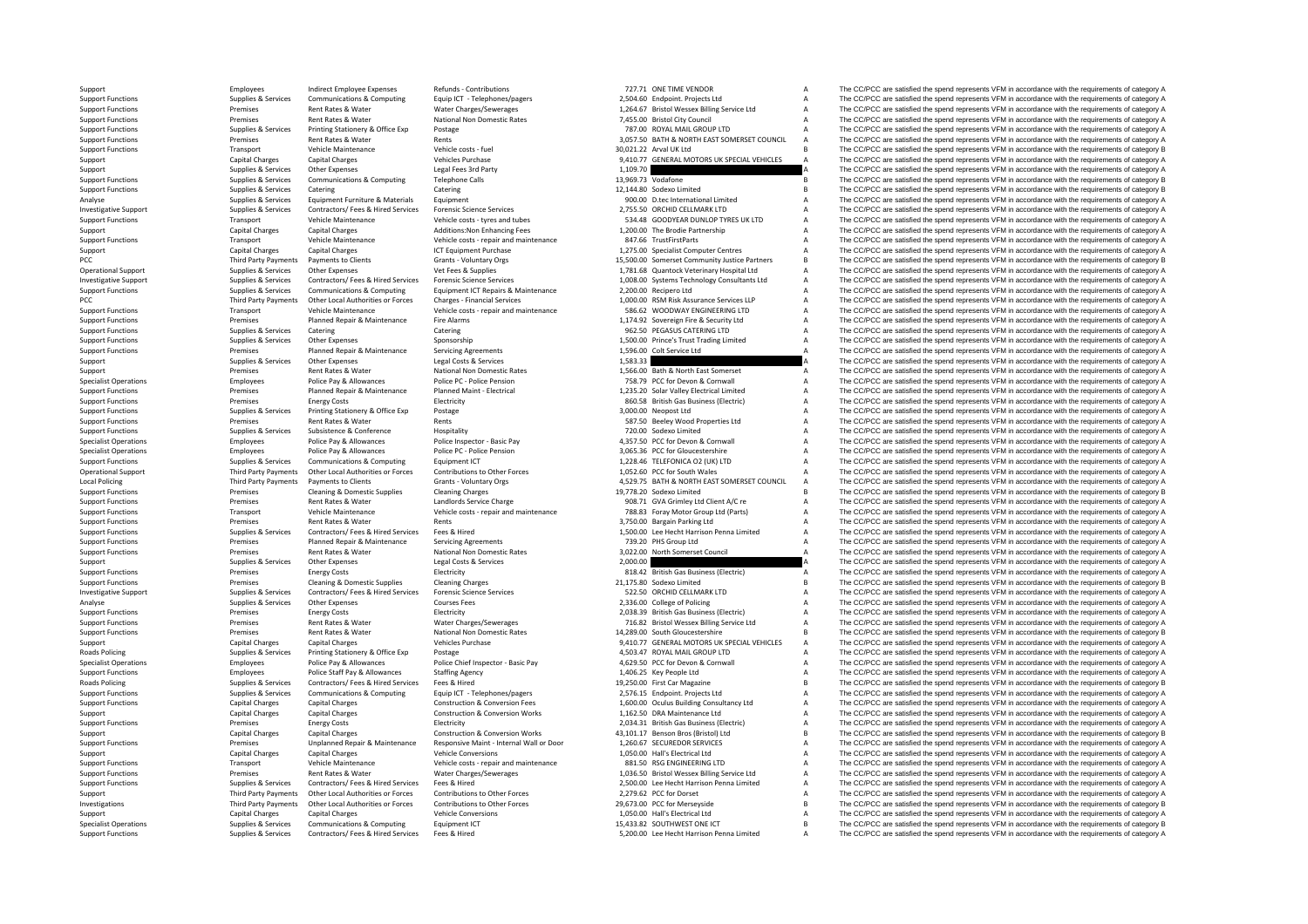**Roads Policing** Criminal Justice**Local Policing** PCC **Third Party Payments** PCC Third Party Payments

Support Supplies & Services Other Expenses Legal Costs & Services 2,325.00 A The CC/PCC are satisfied the spend represents VFM in accordance with the requirements of category A Support Capital Charges Capital Charges Capital Charges ICT Capital Charges ICT Computer Centres 1, 268.96 Specialist Computer Centres A The CC/PCC are satisfied the spend represents VFM in accordance with the requirements Support Premises Planned Repair & Maintenance Grounds Maintenance 3,250.00 TH WHITE A The CC/PCC are satisfied the spend represents VFM in accordance with the requirements of category A Roads Policing Supplies Aservices Equipment Furniture & Materials Equipment Operational 17,500.00 Road Safety Support Ltd B The CC/PCC are satisfied the spend represents VFM in accordance with the requirements of category Supplies & Supplies & Supplies & Communications & Computing Equipment ICT Repairs & Maintenance 10,490.00 VIRGIN MEDIA PAYMENTS LTD B The CC/PCC are satisfied the spend represents VFM in accordance with the requirements of Premises Rent Rates & Water Rents Rents Rents Rents Rents 1,190.00 Bristol Airport A The CC/PCC are satisfied the spend represents VFM in accordance with the requirements of category A Support Functions Capital Charges Capital Charges Additions:Non Enhancing Fees 965.00 Western Driver Training A The CC/PCC are satisfied the spend represents VFM in accordance with the requirements of category A Support Fe  $\Delta$  The CC/PCC are satisfied the spend represents VFM in accordance with the requirements of category A Support Functions Premises Waste Disposal – Premises Waste Disposal – Premises Waste Disposal – Premises Waste Disposal – Premises State Concerned A The CC/PCC are satisfied the spend represents VFM in accordance with the Support Functions Transport Vehicle Maintenance Vehicle costs - repair and maintenance 885.00 CASTROL (UK) LTD A The CC/PCC are satisfied the spend represents VFM in accordance with the requirements of category A the CC/PC Investigative Support Support Support Support Support Support Support Support Support Support Support Support Support Support Support Support Support Support Support Support Support Support Support Support Support Support Support Functions Transport Vehicle Maintenance Vehicle Costs – tyres and tubes 649.84 GOODYEAR DUNLOP TYRES UK LTD A The CC/PCC are satisfied the spend represents VFM in accordance with the requirements of category A Supp Support Functions Capital Charges Capital Charges Capital Charges Construction & Conversion Works 7,650.00 Alberny Restorations Ltd A The CC/PCC are satisfied the spend represents VFM in accordance with the requirements of Transport Vehicle Allowances Travel fares Travel fares 650.00 First Bristol Limited A The CC/PCC are satisfied the spend represents VFM in accordance with the requirements of category A Support Capital Charges Capital Charges Capital Charges ICT Equipment Purchase 63,828.41 SOUTH WEST ONE LIMITED C The CC/PCC are satisfied the spend represents VFM in accordance with the requirements of category C<br>Support Support Functions Supplies & Services Equipment Furniture & Materials Equipment Operational Equipment Operational 3,383.75 Primetake Ltd A The CC/PCC are satisfied the spend represents VFM in accordance with the requiremen Support Functions Premises Energy Costs Electricity Electricity Electricity Bases Energy Costs Electricity Electricity and the spend of the CC/PCC are satisfied the spend represents VFM in accordance with the requirements Support Functions Premises Rent Rates & Water Hire of Accommodation Hire of Accommodation A Specialistol A The CC/PCC are satisfied the spend represents VFM in accordance with the requirements of category A Specialist Oper Subsistence Subsistence Subsistence Accommodation accommodation Category A Service Subsistence Accommodation 637.50 Conference Accommodation 637.50 Conference Accommodation 637.50 A The CC/PCC are satisfied the spend repre Support Functions Employees Police Staff Pay & Allowances Police Staff - Basic Pay Police Staff - Basic Pay 2,793.07 PCC for Gloucestershire A The CC/PCC are satisfied the spend represents VFM in accordance with the requir Supplies & Services Communications & Computing Equip CT - Telephones/pagers 2.465.00 Endpoint. Projects Ltd A The CC/PCC are satisfied the spend represents VFM in accordance with the requirements of category A Support Functions Supplies & Services Contractors/ Fees & Hired Services Professional Fees Mired Services Professional Fees 648.00 CITY & GUILDS A The CC/PCC are satisfied the spend represents VFM in accordance with the re Investigative Support Support Support Support Support Support Support Support Support Support Support Support<br>Capital Charges Capital Charges Capital Charges Support Vehicles Purchase Vehicles Purchase Vehicles Purchase Su Support Capital Charges Capital Charges Vehicles Purchase Vehicles Purchase 9,410.77 GENERAL MOTORS UK SPECIAL VEHICLES A The CC/PCC are satisfied the spend represents VFM in accordance with the requirements of category A The CC/PCC are satisfied the spend represents VFM in accordance with the requirements of category A Support Functions Premises Rent Rates & Water Water Water Charges/Sewerages 2,432.21 Bristol Wessex Billing Service Ltd A The CC/PCC are satisfied the spend represents VFM in accordance with the requirements of category A Local Policing The CC/PCC are satisfied the spend represents VFM in accordance with the requirements of category A<br>Policing Supplies & Supplies & Services Communications & Computing Equipment ICT Cultument CT COLEC assume Specialist Operations Supplies A The CC/PCC are satisfied the spend represents VFM in accordance with the requirements of category A The CC/PCC are satisfied the spend represents VFM in accordance with the requirements of Support Support Support Support Support Support Support Support Support Support Support Support Support Support Support Support Support Support Support Support Support Support Support Support Support Support Support Suppor Investigative Support Support Support Support Support Support Support Support Support Support Support Support Support Support Support Support Support Support Support Support Support Support Support Support Functions & Supp Supplies & Services Communications & Computing Equipment ICT Software and Computer of the SASS.00 Managed Security Solutions B The CC/PCC are satisfied the spend represents VFM in accordance with the requirements of catego Support Capital Charges Capital Charges Construction & Conversion Works 3,957.64 A The CC/PCC are satisfied the spend represents VFM in accordance with the requirements of category A Support Supplies & Services Other Expenses Legal Fees 3rd Party 1,656.17 1,656.17 A The CC/PCC are satisfied the spend represents VFM in accordance with the requirements of category A Support Functions Transport Vehicle Ma Transport Vehicle Maintenance Vehicle costs - fuel vehicle costs - fuel 3,739.33 Certas Energy UK Ltd T/A Pace Fuelc A The CC/PCC are satisfied the spend represents VFM in accordance with the requirements of category A Support Functions Premises Rent Rates & Water Water Water Charges/Sewerages 1,263.16 Bristol Wessex Billing Service Ltd A The CC/PCC are satisfied the spend represents VFM in accordance with the requirements of category A Specialist Operations and procedures the control processes of the processes of the control of the control of the control of the control of the control of the control of category A and the control of category A and the cont Support Functions Premises Rent Rates & Water Rents 3,750.00 Bargain Parking Ltd A The CC/PCC are satisfied the spend represents VFM in accordance with the requirements of category A Payments to Clients Grants - Voluntary Orgs (Granty Payments of category B The CC/PCC are satisfied the spend represents VFM in accordance with the requirements of category B antis-to are approximately and the comparation Payments to Clients Crants - Voluntary Orgs 60 m and the spend of the Some of the Some of the Some of the Some of the Some of the Some of the Some of the Some of the Some of the Some of the Some of the Some of the Some of Support Functions Premises Rent Rates & Water National Non Domestic Rates 23,980.00 Bristol City Council B The CC/PCC are satisfied the spend represents VFM in accordance with the requirements of category B<br>Support Support Support Supplies & Services Equipment Furniture & Materials Equipment Americal Equipment A Annual Advanced Tactical Resources Limited A The CC/PCC are satisfied the spend represents VFM in accordance with the requirements Support Supplies & Supplies & Services Communications & Computing Equipment ICT equipment ICT 2029.20 BRITISH TELECOMMUNICATIONS PLC A The CC/PCC are satisfied the spend represents VFM in accordance with the requirements o Supplies & Services Communications & Computing Equipment ICT Repairs & Maintenance - 61,752.00 Specialist Computer Centres C The CC/PCC are satisfied the spend represents VFM in accordance with the requirements of category Support Functions Premises Planned Repair & Maintenance Alterations - Health & Safety 1,068.17 DRA Maintenance Ltd A The CC/PCC are satisfied the spend represents VFM in accordance with the requirements of category A Suppo Support Supplies Aservices Communications & Computing Equipment ICT 1,667.68 BRITISH TELECOMMUNICATIONS PLC A The CC/PCC are satisfied the spend represents VFM in accordance with the requirements of category A<br>Support Func Support Functions The Costs Energy Costs Electricity Electricity Electricity 2,414.00 British Gas Business (Electricity A The CC/PCC are satisfied the spend represents VFM in accordance with the requirements of category A Specialist Operations Capital Charges Capital Charges Additions:Non Enhanc Cn&Wk B&I 183,443.33 Benson Bros (Bristol) Ltd C The CC/PCC are satisfied the spend represents VFM in accordance with the requirements of category Support Functions Supplies & Services Contractors/Fees & Hired Services Fees & Hired Contractors Fees & Hired Contractors Fees & Hired Contractors Fees & Hired Contractors Fees & Hired Contractors Fees & Hired Contractors Support Functions Premises Energy Costs Energy Costs Electricity Electricity Electricity Electricity Electricity Electricity and the Support Energy A The CC/PCC are satisfied the spend represents VFM in accordance with the National Non Domestic Rates 26,590.00 Bristol City Council B The CC/PCC are satisfied the spend represents VFM in accordance with the requirements of category B<br>National Non Domestic Rates 25 A 1342.00 Bath & North East So Support Premises Rent Rates & Water National Non Domestic Rates 1,342.00 Bath & North East Somerset A The CC/PCC are satisfied the spend represents VFM in accordance with the requirements of category A Support Functions Supplies & Supplies & Services Communications & Computing Equipment ICT Repairs & Maintenance 1,379.40 Rocom Ltd A The CC/PCC are satisfied the spend represents VFM in accordance with the requirements of Specialist Operations Supplies & Services Other Expenses Courses Fees 1,518.00 College of Policing A The CC/PCC are satisfied the spend represents VFM in accordance with the requirements of category A Support Functions Premises Energy Costs Electricity Electricity Fraud Lines Energy Costs Electricity Electricity Electricity 728.86 British Gas Business (Electricity A The CC/PCC are satisfied the spend represents VFM in a Support Functions Transport Vehicle Allowances Travel fares 589.77 Click Travel Ltd A The CC/PCC are satisfied the spend represents VFM in accordance with the requirements of category A Specialist Operations Specialist Operations Followers Police Pay & Allowances Police PC - Basic Pay Police PC - Basic Pay Police PC - Basic Pay Basic Pay 3,175.86 PCC for Gloucestershire A The CC/PCC are satisfied the spen Support Functions Premises Rent Rates & Water Mational Non Domestic Rates 1,826.00 Bristol City Council A The CC/PCC are satisfied the spend represents VFM in accordance with the requirements of category A<br>A Specialist Ope Specialist Operations Premises Rent Rates & Water National Non Domestic Rates 1,354.00 North Somerset Council A The CC/PCC are satisfied the spend represents VFM in accordance with the requirements of category A Sumplex Se A The CC/PCC are satisfied the spend represents VFM in accordance with the requirements of category A Support Functions and Premises Rent Rates & Water Premises Leases 811,534.89 Blue Light Partnership C The CC/PCC are satisfied the spend represents VFM in accordance with the requirements of category C Support Functions Premises Cleaning & Domestic Supplies Cleaning Charges Cleaning Charges 2,709.34 Sodexo Limited A The CC/PCC are satisfied the spend represents VFM in accordance with the requirements of category A Suppor The CC/PCC are satisfied the spend represents VFM in accordance with the requirements of category A Specialist Operations Specialist Operations Fremises Premises Energy Costs Energy Costs Electricity Electricity 1,453.28 Bristol Airport A The CC/PCC are satisfied the spend represents VFM in accordance with the requiremen Support Functions Premises Rent Rates & Water Hire of Accommodation and anitenance and any and the of Accommodation 880.00 Hilton Bristol A The CC/PCC are satisfied the spend represents VFM in accordance with the requireme Vehicle Costs - repair and maintenance and the Support Vehicle costs - repair and maintenance 970.76 WBC Automotive Limited A The CC/PCC are satisfied the spend represents VFM in accordance with the requirements of categor Support Functions Premises Planned Repair & Maintenance Servicing - Mechanical Plant 6,587.29 Integral UK Ltd A The CC/PCC are satisfied the spend represents VFM in accordance with the requirements of category A Support Functions Transport Vehicle Maintenance Vehicle costs - commissioning 2,304.00 RSG ENGINEERING LTD A The CC/PCC are satisfied the spend represents VFM in accordance with the requirements of category A Support Functions Premises Rent Rates & Water National Non Domestic Rates 1,541.00 West Somerset Council Rates/Council A The CC/PCC are satisfied the spend represents VFM in accordance with the requirements of category A Investigations Supplies & Services Contractors/ Fees & Hired Services Professional Fees Services Professional Fees 594.20 A The CC/PCC are satisfied the spend represents VFM in accordance with the requirements of category Investigative Support Cupper Support Support Support Support Pathologists reports Pathologists reports 10,240.00 DR R J DELANEY B The CC/PCC are satisfied the spend represents VFM in accordance with the requirements of cat Specialist Operations Employees Police Pay & Allowances Police PC · Basic Pay Police PC · Basic Pay Police PC · Basic Pay 3,166.75 PCC for Gloucestershire A The CC/PCC are satisfied the spend represents VFM in accordance w Support Functions Supplies & Services Communications & Computing Equipment ICT 3,185.78 TELEFONICA O2 (UK) LTD A The CC/PCC are satisfied the spend represents VFM in accordance with the requirements of category A Supplies & Services Communications & Computing Equipment ICT Software 14,880.00 Managed Security Solutions B The CC/PCC are satisfied the spend represents VFM in accordance with the requirements of category B Support Support Support Services Equipment Furniture & Materials Equipment 1,875.96 Cotswold Outdoor Ltd A The CC/PCC are satisfied the spend represents VFM in accordance with the requirements of category A Investigative Support Support Support Supporte Supportes Supporters Supporters Contractors/ Fees & Hired Services Forensic Science Services on S,849.51 Key Forensic Services Ltd A The CC/PCC are satisfied the spend represe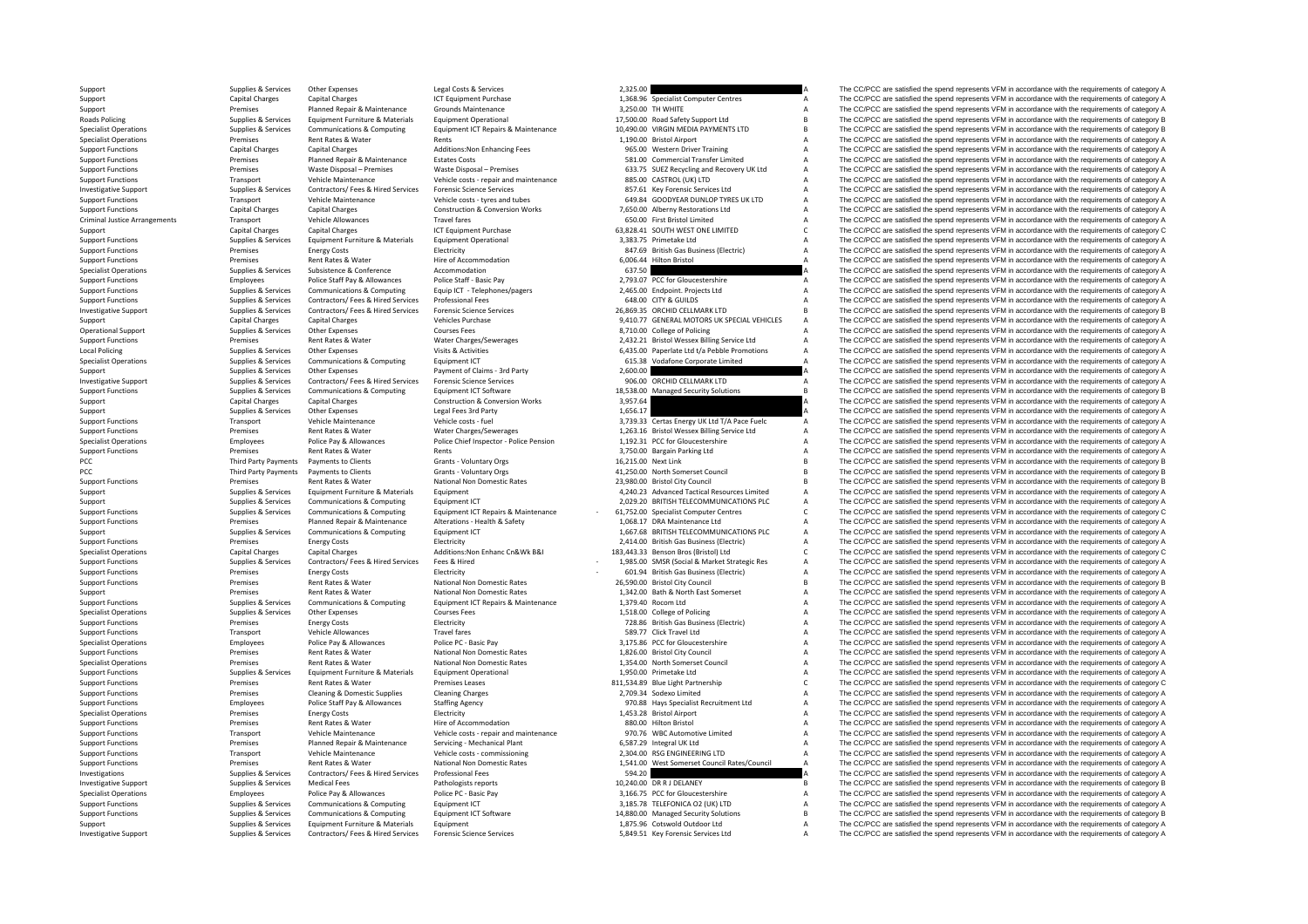**Local Policing Roads Policing** 

Specialist Operations Employees Police Pay & Allowances Police PC - Basic Pay 12,767.16 PCC for Gloucestershire B The CC/PCC are satisfied the spend represents VFM in accordance with the requirements of category B

Support Supplies & Services Equipment Furniture & Materials Equipment - Consumables 2,280.00 Tetra Scene of Crime Ltd A The CC/PCC are satisfied the spend represents VFM in accordance with the requirements of category A Support Functions Transport Vehicle Maintenance Vehicle costs – fuel Vehicle costs – fuel 1,922.40 Hall Fuels a trading division of Wa A The CC/PCC are satisfied the spend represents VFM in accordance with the requirements The CC/PCC are satisfied the spend represents VFM in accordance with the requirements of category A supplies & Supplies & Supplies & Supplies & Communications & Computing Equipment ICT Hardware Purch 799.98 SCAN INTERNATIO Support Capital Charges Capital Charges Capital Charges Construction & Conversion Fees 1,445.00 ANTHONY BROOKES SURVEYS LTD A The CC/PCC are satisfied the spend represents VFM in accordance with the requirements of categor Support Capital Charges Capital Charges Capital Charges Other Plant & Equipment Charges Other Plant & Equipment 602.00 FURNITURE@WORK LTD A The CC/PCC are satisfied the spend represents VFM in accordance with the requireme Support Functions Premises Rent Rates & Water Hire of Accommodation 880.00 Hilton Bristol A The CC/PCC are satisfied the spend represents VFM in accordance with the requirements of category A Operational Support Supplies & Services Other Expenses Dogs - Purchase Dogs Purchase 1,000.00 ONE TIME VENDOR A The CC/PCC are satisfied the spend represents VFM in accordance with the requirements of category A record a s  $\Delta$  The CC/PCC are satisfied the spend represents VFM in accordance with the requirements of category  $\Delta$ Investigations Supplies & Services Other Expenses Dogs - Food Bogs - Food 800.00 Overhill Kennels & Exports A The CC/PCC are satisfied the spend represents VFM in accordance with the requirements of category A the conducti Investigative Support Supplies & Services Contractors/ Fees & Hired Services Forensic Science Services 3,660.96 LGC Ltd A The CC/PCC are satisfied the spend represents VFM in accordance with the requirements of category A Investigative Support Supplies & Services Other Expenses Supplies & Services Supplies & Services Supplies & Services Support Support Support Support Support Support Support Support Support Support Support Support Support S Operational Support Supplies & Services Other Expenses Courses Fees Courses Fees 2,736.30 Scottish Police Authority A The CC/PCC are satisfied the spend represents VFM in accordance with the requirements of category A Supp Support Functions Premises Rent Rates & Water National Non Domestic Rates 25,784.00 South Gloucestershire and the CC/PCC are satisfied the spend represents VFM in accordance with the requirements of category B Degs - Purch The CC/PCC are satisfied the spend represents VFM in accordance with the requirements of category A Specialist Operations Supplies & Subsistence Subsistence Accommodation Accommodation 975.00 A The CC/PCC are satisfied the spend represents VFM in accordance with the requirements of category A Construction & Construction Support Capital Charges Capital Charges Construction & Conversion Works 85,081.91 DRA Maintenance Ltd C The CC/PCC are satisfied the spend represents VFM in accordance with the requirements of category C Support Capital Charges Capital Charges Vehicle Conversions Vehicle Conversions 2,760.00 RS Fleet Installations Ltd A The CC/PCC are satisfied the spend represents VFM in accordance with the requirements of category A Support Functions Transport Vehicle Maintenance Vehicle Costs -fuel 30,985.90 Arval UK Ltd B Support B The CC/PCC are satisfied the spend represents VFM in accordance with the requirements of category B Investigations Supp Experience on the Companies of the Supplies & Services Contractors/ Fees & Hired Supplies of the Supplies & Supplies & Supplies & Supplies Contractors/ Fees & Hired Supplies Fees & Hired Supplies Fees & Hired Supplies Fees Investigative Support Support Supplies & Services Contractors/ Fees & Hired Services Forensic Science Services Forensic Science Services 5,096.06 LGC Ltd A The CC/PCC are satisfied the spend represents VFM in accordance wi Policing Supplies & Services Other Expenses Maintenance of dogs/cats 750.00 Overhill Kennels & Exports <sup>A</sup> The CC/PCC are satisfied the spend represents VFM in accordance with the requirements of category A Support Functions Transport Vehicle Maintenance Vehicle Costs - repair and maintenance 583.99 BMW (UK) Ltd A The CC/PCC are satisfied the spend represents VFM in accordance with the requirements of category A Support Funct Supplies & Supplies & Supplies & Communications & Computing Equipment ICT Repairs & Maintenance 15,438.00 Specialist Computer Centres and The CC/PCC are satisfied the spend represents VFM in accordance with the requirement Support Functions Transport Vehicle Maintenance Vehicle costs - repair and maintenance 801.20 Rowcliffes Of Taunton Ltd A The CC/PCC are satisfied the spend represents VFM in accordance with the requirements of category A The CC/PCC are satisfied the spend represents VFM in accordance with the requirements of category A Support Functions Transport Vehicle Workshops/Maintenance Vehicle Workshop Support Category 520.40 Calibration & Consultancy Services A The CC/PCC are satisfied the spend represents VFM in accordance with the requirements Support Functions Premises Rent Rates & Water National Non Domestic Rates 1,913.00 West Somerset Council Rates/Council A The CC/PCC are satisfied the spend represents VFM in accordance with the requirements of category A<br>S Police Pay & Allowances Police Sergeant - Basic Pay 3,473.16 PCC for Gloucestershire A The CC/PCC are satisfied the spend represents VFM in accordance with the requirements of category A a and the requirements of category investigative Cumpleman Sunning Requires Equipment Equipment Burdinian Burdinian Control Equipment Control of Cumpleman And The CODC as equipment and property California (all accordance with the requirements of category A Support Functions Premises Planned Repair & Maintenance Repairs & Maint General 8,269.67 Integral UK Ltd A The CC/PCC are satisfied the spend represents VFM in accordance with the requirements of category A Support Functio Support Functions Supplies & Supplies & Supplies & Communications & Computing Equipment ICT Support Functions 1,944.00 Vodafone A The CC/PCC are satisfied the spend represents VFM in accordance with the requirements of cat Specialist Operations of Claims and Party of the Specialist Operations of Claims and Payment of Claims and Party of the Specialist Operations of Claims and the Specialist Operations of the Specialist Council and the spend Support Functions Premises Rent Rates & Water National Non Domestic Rates S3,676.00 Sedgemoor District Council C The CC/PCC are satisfied the spend represents VFM in accordance with the requirements of category C network o Operational Support Supplies & Services Other Expenses Dogs - Purchase Dogs Purchase 3,500.00 Blackwardine Trading Ltd A The CC/PCC are satisfied the spend represents VFM in accordance with the requirements of category A S Support Functions Supplies & Services Contractors/ Fees & Hired Services Fees & Hired 4,691.64 CYCLESCHEME LTD A The CC/PCC are satisfied the spend represents VFM in accordance with the requirements of category A Support Employees Police Pay & Allowances Police Sergeant - Basic Pay 3,559.00 PCC for Gloucestershire A The CC/PCC are satisfied the spend represents VFM in accordance with the requirements of category A Support Functions Sunnort Eunctions Control of Channel Promises Diagnost Photography Particular Alterations Alterations Alterations Alterations Alterations Alterations Alterations Alterations Alterations and English Control and The CODC are Support Functions Transport Vehicle Maintenance Vehicle Costs - fuel 8,911.00 Hall Fuels a trading division of Wa A The CC/PCC are satisfied the spend represents VFM in accordance with the requirements of category A Invest Investigations Supplies & Services Contractors/ Fees & Hired Services Professional Fees Professional Fees Supplies Professional Fees 519.60 Supplies Contractors/ Fees A The CC/PCC are satisfied the spend represents VFM in Support Functions Transport Vehicle Maintenance Vehicle costs - repair and maintenance 2,454.82 SJ Cook & Sons Ltd A The CC/PCC are satisfied the spend represents VFM in accordance with the requirements of category A Support Functions Supplies & Services Contractors/ Fees A Hired Services Professional Fees Microsoft Professional Fees Microsoft (1,330.00 ANTHONY BROOKES SURVEYS LTD A The CC/PCC are satisfied the spend represents VFM in The CC/PCC are satisfied the spend represents VFM in accordance with the requirements of category C Investigative Support Support Support Supportes A Contractors/ Fees & Hired Services Forensic Science Services 912.58 LGC Ltd A The CC/PCC are satisfied the spend represents VFM in accordance with the requirements of categ Support Functions Employees Indirect Employee Expenses Reimbursements - Medical 1,800.00 Sarum Occupational Health Ltd A The CC/PCC are satisfied the spend represents VFM in accordance with the requirements of category A D 3,375.00 Alere Toxicology PLC<br>1,054.51 PCC for Devon & Cornwall A The CC/PCC are satisfied the spend represents VFM in accordance with the requirements of category A Specialist Operations and the computer of the equirements of category A capacity and the equirements of category A capacity of the equirements of category A capacity of the equirements of category A capacity of the equirem Support Supplies & Services Other Expenses Legal Fees 3rd Party 1,543.15 A The CC/PCC are satisfied the spend represents VFM in accordance with the requirements of category A Support Support Support Support Support of the Supplies & Services Contractors/ Fees & Hired Services Professional Fees 1,606.00 FCO Services 1,606.00 FCO Services A The CC/PCC are satisfied the spend represents VFM in accordance with the requirements of category A Support Functions Premises Planned Repair & Maintenance Security and the Security and the ACONON ARMOUR LTD A The CC/PCC are satisfied the spend represents VFM in accordance with the requirements of category A Support Func Support Functions Premises Energy Consumer Communist Premises Energy Costs EDF ENERGY 1 LIMITED A The CC/PCC are satisfied the spend represents VFM in accordance with the requirements of category A The CC/PCC are satisfied Support Functions Transport Vehicle Hire Hire Hired Vehicle Costs 659.00 SCOT GROUP LTD A The CC/PCC are satisfied the spend represents VFM in accordance with the requirements of category A Operational Support Supplies & Supplies Supplies Vet Fees & Supplies Vet Fees & Supplies 832.00 B & W Equine Group Ltd A The CC/PCC are satisfied the spend represents VFM in accordance with the requirements of category A S Support Functions Premises Energy Costs Wood Pellets Wood Pellets 2,618.00 CPL Distribution Ltd A The CC/PCC are satisfied the spend represents VFM in accordance with the requirements of category A Support Functions Transp Support Functions Transport Vehicle Maintenance Vehicle costs – fuel Vehicle costs – fuel Section of the COVID Carry of the CC/PCC are satisfied the spend represents VFM in accordance with the requirements of category A Su Support Capital Charges Capital Charges Capital Charges Additions:Non Enhancing Fees 1,900.00 Hartnell Taylor Cook LLP A The CC/PCC are satisfied the spend represents VFM in accordance with the requirements of category A Support Premises Rent Rates & Water Rents Rents Rents 820.84 Summervale Surgery A The CC/PCC are satisfied the spend represents VFM in accordance with the requirements of category A Third Party Payments Other Local Authorities or Forces Safeguarding Boards Contribution 5,346.00 BATH & NORTH EAST SOMERSET COUNCIL A The CC/PCC are satisfied the spend represents VFM in accordance with the requirements of Supplies & Services Contractors/ Fees & Hired Services Professional Fees<br>
For a Support Functions and the contractors of the COPCC are satisfied the spend represents VFM in accordance with the requirements of category A<br>
S Premises Waste Disposal – Premises Waste Disposal – Premises 633.75 SUEZ Recycling and Recovery UK Ltd A The CC/PCC are satisfied the spend represents VFM in accordance with the requirements of category A Support Functions Transport Vehicle Maintenance Vehicle Costs – fuel 1,294.25 Arval UK Ltd A The CC/PCC are satisfied the spend represents VFM in accordance with the requirements of category A Investigations Supplies Aservices Communications & Computing Equipment ICT and the Supplies Associate and the COMPOS are satisfied the spend represents VFM in accordance with the requirements of category A Does - Purchase A The CC/PCC are satisfied the spend represents VFM in accordance with the requirements of category A Support Functions Premises Premises Rent Rates & Water National Non Domestic Rates 2,323.00 Bath & North East Somerset A The CC/PCC are satisfied the spend represents VFM in accordance with the requirements of category A S Supplies & Services Communications & Computing Equip ICT - Telephones/pagers 2,507.75 Endpoint. Projects Ltd A The CC/PCC are satisfied the spend represents VFM in accordance with the requirements of category A category A Contractors/ Fees & Hired Services Forensic Science Services Company of the CONSTRET CONSTRET AND SERVICES A THE CONSTRET AND THE CONSTRET THE CONSTRET THE CONSTRET ON THE CONSTRET ON THE CONSTRET ON THE CONSTRET ON THE CO Policing Supplies & Services Equipment Furniture & Materials Equipment Operational 748.32 Redspeed International Ltd A The CC/PCC are satisfied the spend represents VFM in accordance with the requirements of category A Specialist Operations Employees Police Pay & Allowances Police PC - Police PC - Police Pension Police Pension 766.34 PCC for Gloucestershire A The CC/PCC are satisfied the spend represents VFM in accordance with the requir Operational Support Supplies & Services Equipment Furniture & Materials Equipment Support Equipment Support 5,920.00 A The CC/PCC are satisfied the spend represents VFM in accordance with the requirements of category A Support Functions Premises Rent Rates & Water Mational Non Domestic Rates 1,093.00 Bristol City Council A The CC/PCC are satisfied the spend represents VFM in accordance with the requirements of category A Support Function Support Functions Premises Rent Rates & Water Water Water Water Charges 1,068.15 Bristol Wessex Billing Service Ltd A The CC/PCC are satisfied the spend represents VFM in accordance with the requirements of category A Support Functions Supplies & Subscriptions Subscriptions Subscriptions Subscriptions Subscriptions Subscriptions Subscriptions Subscriptions Subscriptions Subscriptions Subscriptions Subscriptions Subscriptions Subscriptio Support Functions Capital Charges Capital Charges Additions:Non Enhancing Fees 3,918.50 CRADDY Pitchers Ltd A The CC/PCC are satisfied the spend represents VFM in accordance with the requirements of category A Specialist Operations Folice Police Overtime Police PC - Overtime Police PC - Overtime 2,076.04 PCC for Gloucestershire A The CC/PCC are satisfied the spend represents VFM in accordance with the requirements of category A Sunnort Eungrisons Sunniles & Services Communications & Communications & Communications & Communications & Communications & Communications For Environment CT Renairs & Maintenance 273933 ORACLE CORPORATION UNLITO A The CC/